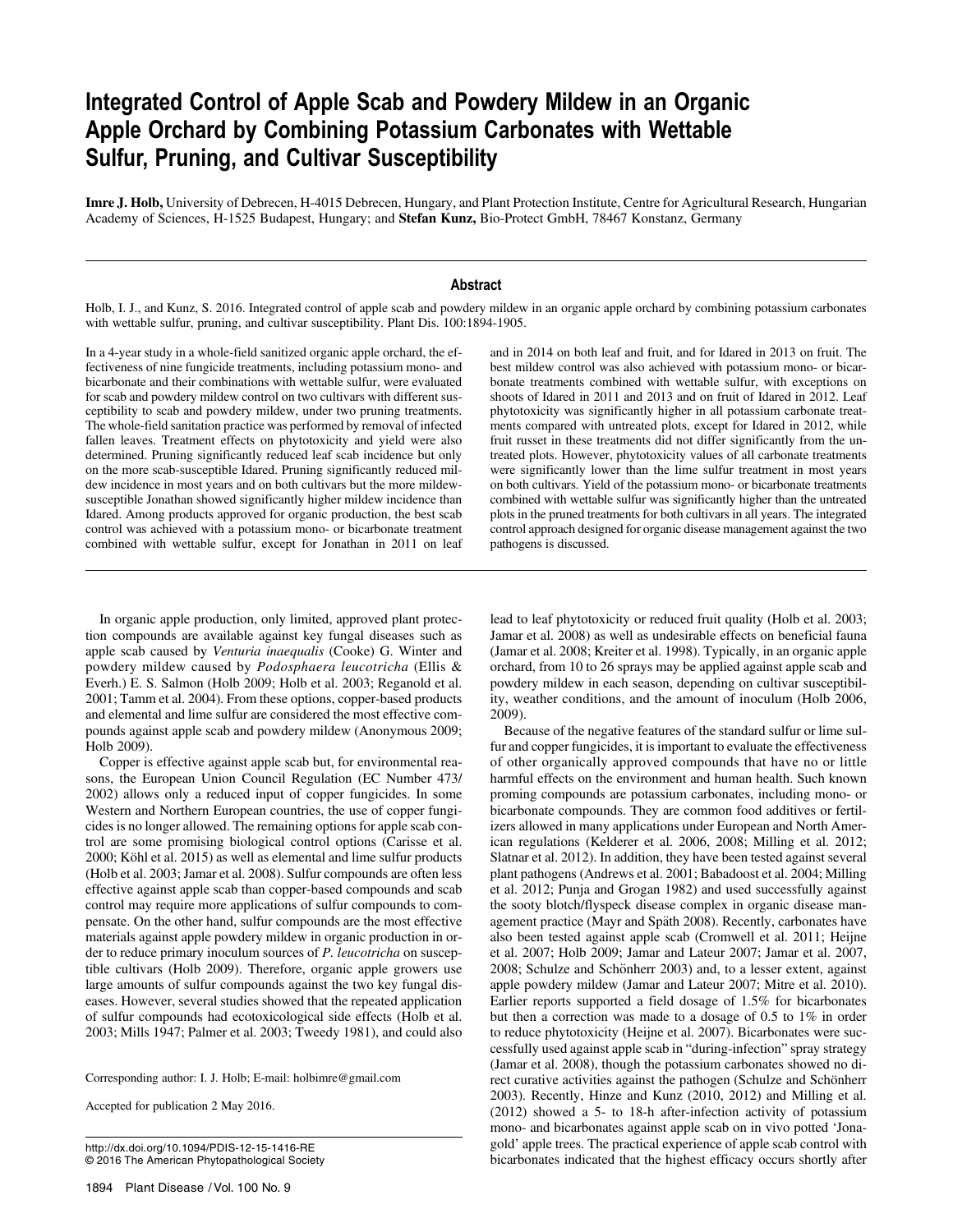the moment the infection has started, which was also supported in field conditions by Kunz et al. (2008). Most of the potassium carbonate studies focused on bicarbonate (Ilhan et al. 2006; Philion and Joubert 2015), which is widely used in many fruit-growing regions. Only a few results are available on monocarbonate compounds, including their efficacy on apple scab (Kunz et al. 2008; Schulze and Schönherr 2003). In addition, limited scientific data are available on the effectiveness of potassium bicarbonate against powdery mildew (Jamar et al. 2007; Mitre et al. 2010) and no report is available on potassium monocarbonate compounds against apple powdery mildew.

Among several nonchemical approaches against apple scab—such as organically approved N sources facilitating leaf breakdown; leaf shredding; and sweeping, burying, and removal of infected fallen leaves—the most effective sanitation practice was leaf removal (Gomez et al. 2007; Holb 2006, 2007; Schupp 2004; Sutton et al. 2000). Its scab reduction activity was also confirmed in large field studies, and practical implementation efforts have been made as top organic growers widely use sanitation practice in some European countries (Holb 2006, 2009). In organic orchards, studies also showed that winter pruning was necessary to reduce overwintering conidia of apple scab inside bud scales to prevent early scab development on scab-susceptible cultivars (Holb 2008; Holb et al. 2004, 2005a,b). Pruning of mildew-infected terminal shoots is also known to be one of the most effective control approaches against primary mildew infection initiated from the surface of shoots or from inside the bud (Hickey and Yoder 1990; Holb 2014). Still, scab- or mildew-susceptible apple cultivars are grown in most organic apple orchards due to marketing constraints (Gessler et al. 2006; Holb 2009); therefore, leaf removal would need to be supplemented with winter pruning in order to improve scab and powdery mildew control.

It follows that scab and powdery mildew controls are strongly connected to each other both for epidemiology (such as overwintering in buds) and control options (such as winter pruning and potassium carbonate sprays). Therefore, an integrative approach against both diseases can be sufficiently effective in organic apple orchards. However, previous studies have not focused on combining nonchemical control methods with potassium carbonate sprays in order to show their joint potential against the two key diseases.

The general aim of this 4-year study was to evaluate integrative control options (fungicide application, pruning, and cultivar susceptibility) against apple scab and powdery mildew in organic apple production. Specifically, this study evaluated the effectiveness of nine fungicide treatments, including potassium mono- and bicarbonates and their combinations with wettable sulfur under two pruning regimes, aimed against both diseases, and on two cultivars with different susceptibility to scab and powdery mildew. A whole-orchard sanitation with removal of infected fallen leaves was performed. Effects of the treatments on leaf phytotoxicity, fruit russet, yield, and the correlations among them were also determined.

## Materials and Methods

Orchard and plant material. The study was conducted in an organic apple orchard at Eperjeske, eastern Hungary (latitude 47.53°N and longitude 21.63°E), from 2011 to 2014. The orchard was planted in 1997 with eight apple cultivars, including four rows of Idared and Jonathan. All trees were on M.26 rootstocks and pruned to a spindle shape. Between-row spacing was 5 m and within-row spacing was 2 m. Trees have been grown according to the Hungarian organic production guidelines (Anonymous 1997a) derived from International Federation of Organic Agriculture Movements standards (Anonymous 1998, 2009) since planting of the orchard. The orchard soil type was a gray brown luvisolic soil (1.4% humus and 78% sand). Trees were maintained approximately 3.0 to 4.0 m tall during the 4-year assessment period. A 0.7-m wide strip of bare soil was maintained with an orchard rototiller (BF300; Agrosat Ltd., Nova, Hungary) in the rows, and grass was grown between rows. Winter pruning before bud break was carried out each year. Grass between rows was cut with an orchard flail mower three times per year (early June, early July, and early September). Drip irrigation was applied during dry periods in 2011 and 2013. A whole-orchard sanitation practice was performed in autumn of each year in order to remove scab-infected fallen leaves from the orchard floor. According to the study of Holb (2006), leaves were collected in the whole orchard area with a John Deere F-725 flail mower (Deere & Company, Moline, IL) associated with an accompanying bin after natural defoliation on 24, 29, 30, and 27 November 2010, 2011, 2012, and 2013, respectively. Then, collected leaves were composted and used as fertilizer in the orchard in early March in each year, as suggested by Holb (2006, 2009). Observations were made on Idared and Jonathan fruit differing in their susceptibilities to scab and powdery mildew. Idared is highly susceptible to scab and moderately susceptible to powdery mildew while Jonathan is moderately susceptible to scab and highly susceptible to powdery mildew (Holb 2005, 2009; Norton 1981).

Environmental monitoring. Rainfall (millimeters per day), mean daily temperature (degrees Centigrade per day), and potential

Table 1. Applied rates and number of sprays of fungicide treatments at various phenological stages in an apple orchard (Eperjeske, Hungary, 2011 to 2014)

| Fungicide treatments <sup>x</sup> | Applied rates $(\%)$ at phenological stages (number of sprays) <sup>w</sup> |                                 |                       |                            |                                           |                                |  |  |  |  |  |
|-----------------------------------|-----------------------------------------------------------------------------|---------------------------------|-----------------------|----------------------------|-------------------------------------------|--------------------------------|--|--|--|--|--|
|                                   | <b>BBCH 9</b> (1) <sup>y</sup>                                              | <b>BBCH 15-56</b> (2 to $3^2$ ) | <b>BBCH 57–69 (2)</b> | <b>BBCH 70, 71, 72 (3)</b> | <b>BBCH 72–79</b> (6 to 8) <sup>y,z</sup> | <b>BBCH 91 (1)<sup>y</sup></b> |  |  |  |  |  |
| Po-Bicarb                         |                                                                             | 0.6                             | 0.4                   | 0.6                        | $\overline{\phantom{0}}$                  |                                |  |  |  |  |  |
| Po-Carb                           |                                                                             | 0.6                             | 0.4                   | 0.6                        |                                           |                                |  |  |  |  |  |
| Wett-S                            |                                                                             | 0.6                             | 0.4                   | 0.6                        | 0.5                                       |                                |  |  |  |  |  |
| Lime-S                            |                                                                             | 1.5                             | 0.75                  | 1.2                        |                                           |                                |  |  |  |  |  |
| Conv-Difen                        |                                                                             | 0.02                            | 0.02                  | 0.02                       |                                           |                                |  |  |  |  |  |
| Conv-Dithian                      |                                                                             | 0.05                            | 0.05                  | 0.05                       |                                           |                                |  |  |  |  |  |
| Co-Hydr                           | 0.5                                                                         |                                 |                       |                            |                                           | 0.5                            |  |  |  |  |  |

Application timing according to BBCH growth stage scale for apple fruit (Meier et al. 1994): BBCH 9 = green-tip stage; BBCH 15 = more leaves unfolded, not yet at full size; BBCH 56 = green bud stage, single flowers separa yet at full size; BBCH 56 = green bud stage, single flowers separating (still closed); BBCH 57 = pink flower bud stage; BBCH 69 = end of flowering, all petals fallen; and BBCH 70, 71, 72 = fruit set and fruit size up to 10 and 20 mm, respectively; BBCH 72 to 79 = fruit stage after fruit size of 20 mm; and BBCH 91 = after harvest before leaf fall. Number in parentheses indicate

applied with the given active ingredient at the given BBCH growth stage.<br>
x Treatment codes: Po-Bicarb = potassium bicarbonate, KHCO<sub>3</sub> (Vitisan); Po-Carb = potassium monocarbonate, K<sub>2</sub>CO<sub>3</sub> (Omni Protect); Wett-S = wett (Kumulus S); Conv-Difen = conventional systemic fungicide control, difenoconazole (Score 250 EC); and Conv-Dithian = conventional contact fungicide control, dithianon, (Delan 750 SC). For potassium carbonate treatments, application rates below 1% were used according to Tamm et al. (2006), Kelderer et al.

(2008), and personal experience in order to reduce phytotoxicity.<br><sup>y</sup> The entire orchard, including untreated plots, received sprays of copper hydroxide at BBCH 9 and BBCH 91 or sprays of Wett-S between BBCH 72 and BBCH

<sup>z</sup> Two sprays were applied in 2011 and 2013 while three were applied in 2012 and 2014 between BBCH 15 and BBCH 56. Six sprays were applied in 2011 and 2013 while eight were applied in 2012 and 2014 between BBCH 72 and BBCH 79.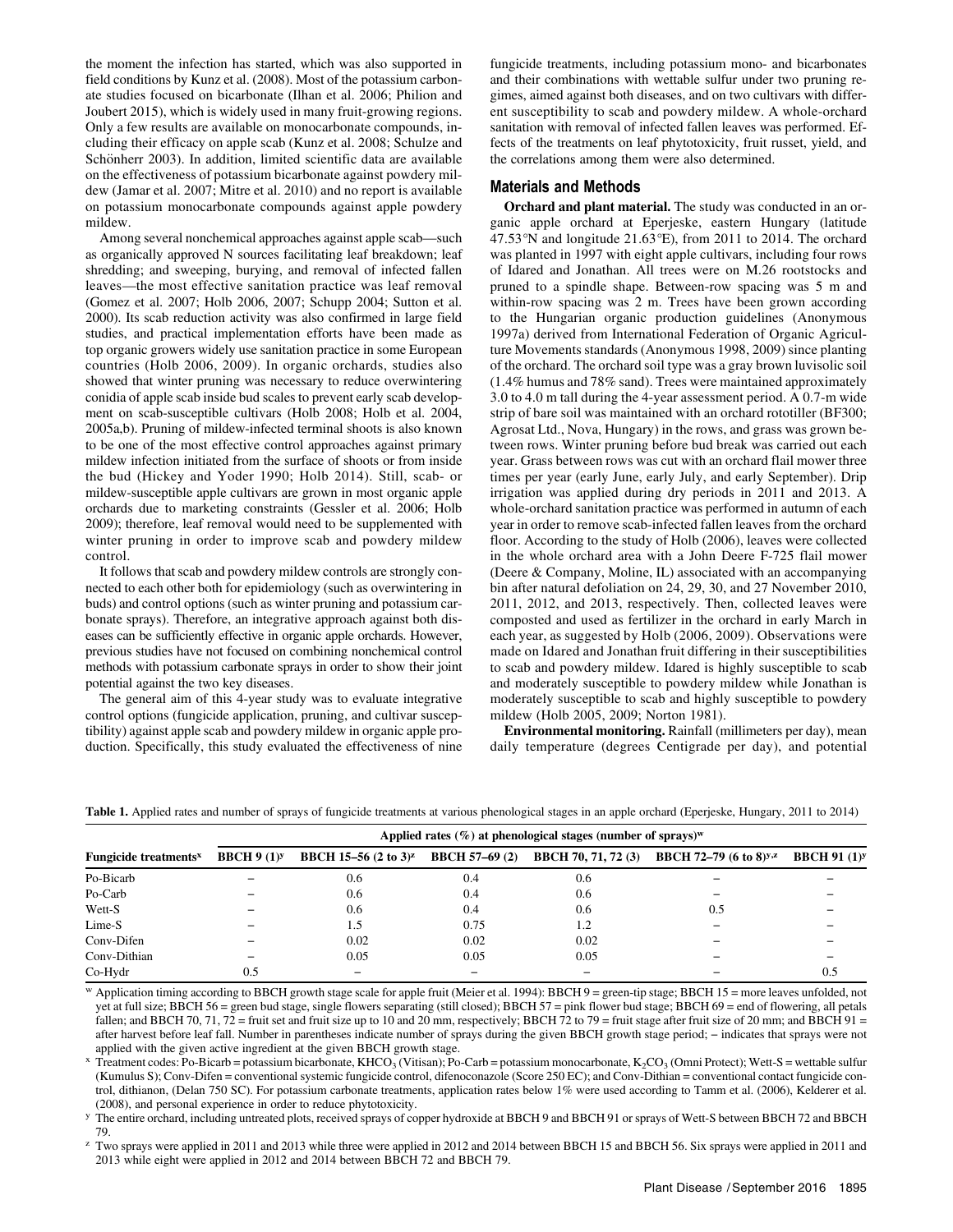infection periods, based on the criteria of Mills and La Plante (1951), were recorded using a Metos Compact agrometeorological station (Pessl Instrument GmbH, Weiz, Austria) from 15 March to 15 June 2011, 2012, 2013, and 2014. A weather station was placed in the middle of the orchard, and sensors were positioned at a 1.5-m height from the ground.

Experimental design and treatments. The experimental design was a split-split plot with the 4 years as blocks, two cultivars with different susceptibility to scab and powdery mildew (Idared versus Jonathan) as main plots, two pruning treatments (pruning versus unpruned) as subplots, and nine fungicide treatments as sub-subplots.

The two cultivars with different disease susceptibilities were established for each year as main plots. Four 500-tree plots each were randomly placed in cultivar susceptibility treatment blocks. Each of these plots was subsequently divided into two 250-tree subplots corresponding to Idared and Jonathan.

Within each main plot, two pruning treatments were performed for each cultivar in each year. In treatment 1, the upper two-thirds of all shoots were pruned in order to reduce overwintered conidia of V. inaequalis (Holb et al. 2004, 2005a,b) and overwintered mycelia of P. leucotricha in dormant buds (Hickey and Yoder 1990; Holb 2014). Treatment 2 was an unpruned treatment without removal of the upper two-third of shoots. Both treatments were replicated four times and each consisted of a minimum of 50 trees/cultivar. Treatments were performed on 10, 14, 17, and 24 February 2011, 2012, 2013, and 2014, respectively. Pruning treatments were performed after regular horticultural pruning using the same trees in the four consecutive years.

Each pruning subplot was split further into sub-subplots corresponding to nine fungicide treatments: (i) potassium bicarbonate (Po-Bicarb), (ii) potassium monocarbonate (Po-Carb), (iii) wettable sulfur (Wett-S), (iv) lime sulfur (Lime-S), (v) Po-Bicarb + Wett-S (in combination, not tank mixed), (vi) Po-Carb + Wett-S (in combination, not tank mixed), (vii) conventional systemic fungicide difenoconazole (Conv-Difen), (viii) conventional contact fungicide dithianon (Conv-Dithian), and (ix) an untreated control (untreated). Treatments were replicated four times and five trees were used in each replication. Treatments were performed between Biologische Bundesanstalt, Bundessortenamt und Chemische Industrie (BBCH)



Fig. 1. Rainfall (bars) and mean daily temperature (squares) during A, 2011; B, 2012; C, 2013; and D, 2014 in Eperjeske, Hungary. Dates of Mills infection periods are represented with black arrows as severe, moderate, and low according to Mills and La Plante (1951).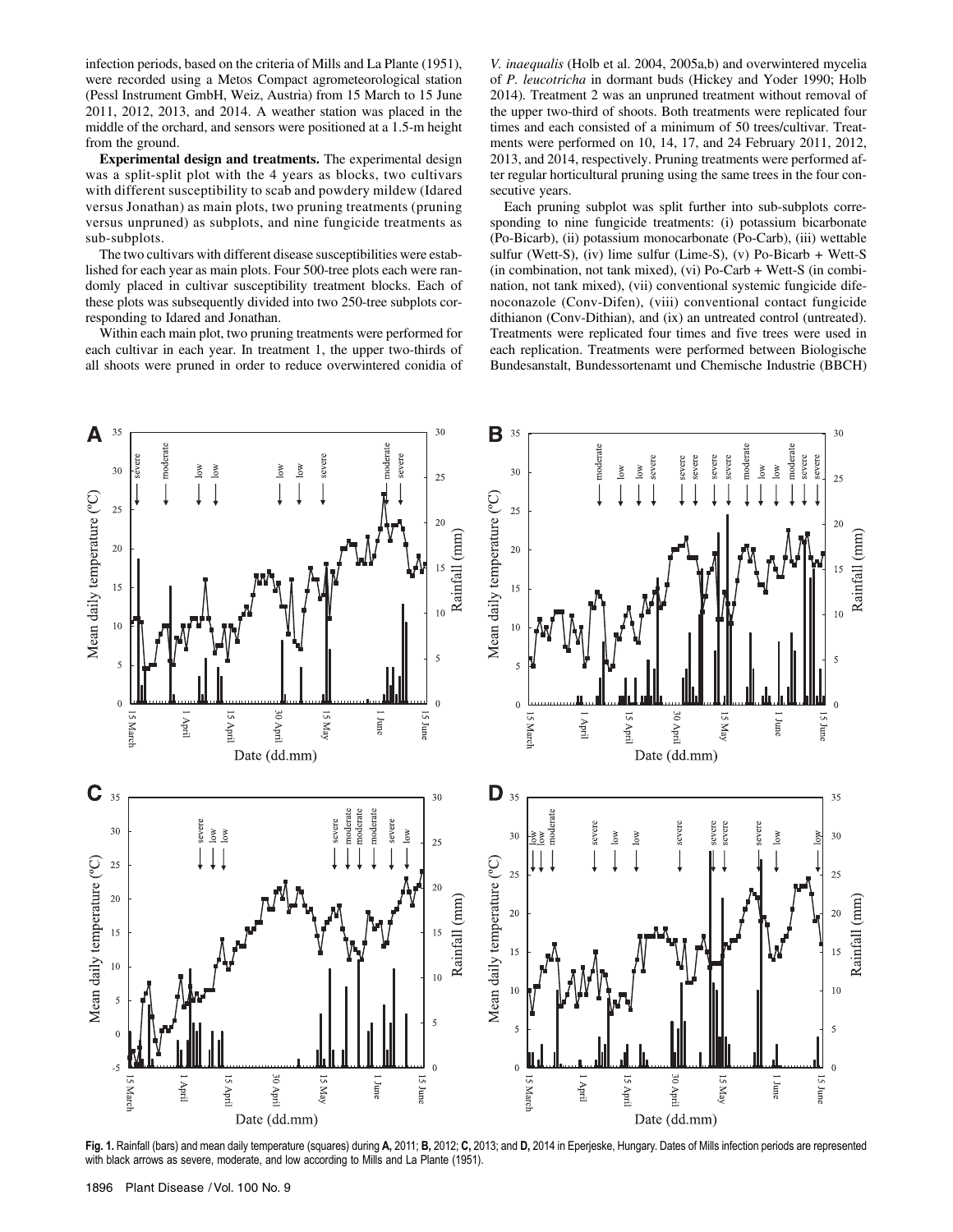growth stage 15 and (more leaves unfolded, not yet at full size) and growth stage 72 (fruit size up to 20 mm), including seven to eight sprays annually. Application rates and number of sprays at various phenological stages are listed in Table 1. Applied products were Kumulus S (80% Wett-S; BASF Hungaria Ltd., Budapest), Tiosol (29% calcium polysulphides; Tiosol Ltd., Kistelek, Hungary), Vitisan (Po-Bicarb = potassium hydrogen carbonate,  $KHCO<sub>3</sub>$ , 99%; Biocont Ltd., Budapest), Omni Protect (Po-Carb =  $K_2CO_3$ , 99%; Bio-ferm GmbH, Tulln, Germany), Score 250 EC (difenoconazole san (10-Dicaro – potassium hydrogen carbonate, Kric $O_3$ , 99%;<br>Biocont Ltd., Budapest), Omni Protect (Po-Carb = K<sub>2</sub>CO<sub>3</sub>, 99%;<br>Bio-ferm GmbH, Tulln, Germany), Score 250 EC (difenoconazole<br>at 250 g liter<sup>-1</sup>; Syngenta Ltd Diocom Eta., Budapest), Onlin Trotect (10-Calo – K<sub>2</sub>CO<sub>3</sub>, 99%), Bio-ferm GmbH, Tulln, Germany), Score 250 EC (difenoconazole at 250 g liter<sup>-1</sup>; Syngenta Ltd., Budapest), and Delan 750 SC (dithianon at 750 g liter<sup>-1</sup>; non at 750 g mer 3, BASP Tungana Eta.). An sprays were applied with a handheld spray gun (Huneschans 18 3905 XL; EMPASS, Veenendaal, The Netherlands) with a ceramic hollow cone set at 1.1 to 1.2 MPa with a volume of 1,000 Veenendaal, The Netherlands) with a ceramic hollow cone set at 1.1 to 1.2 MPa with a volume of 1,000 liters  $ha^{-1}$ .

All treatments of Po-Carb and Po-Bicarb as well as Lime-S were applied after infection onset at the moderate infection risk (between 150 and 300 DH), detected by the RIMpro scab warning system (Trapman 2001). Only treatment 3 with Wett-S was applied preventively because this compound has no during-infection or postinfection activity (Hamilton 1931; Holb et al. 2003).

All treatments (the entire orchard, including untreated plots) received 0.5% Wett-S (Kumulus S) at 7- to 16-day intervals, depending on weather conditions, after young fruit stage (BBCH 72 to 79 = fruit stages after fruit size of 20 mm) until the end of September, including six to eight sprays during this period (Table 1). A first and final spray of 1 and 0.5% copper hydroxide (Funguran-OH 50 WP, copper hydroxide, 77%; Spiess-Urania Chemicals GmbH, Hamburg, Germany) was also applied at BBCH 09 (green-tip stage) and after harvest in mid-October (BBCH 91 = after harvest, before leaf fall), respectively, in all treatments and in all years in order to reduce apple scab and fire blight inoculum (Table 1).

Scab and powdery mildew assessments. Scab assessments were made on both leaves and fruit of each experimental tree. For leaf assessment, 100 randomly selected leaves from each quadrant of a tree were examined for disease symptoms at 14 June 2011, 15 June 2012, 16 June 2013, and 15 June 2014, showing symptoms from primary scab infection. For fruit assessment, all fruit from each quadrant of a tree were assessed on the same dates in each year. A leaf or a fruit was considered diseased if at least one visible scab lesion was seen on the leaf or fruit. Values of leaf and fruit incidences from the quadrants were averaged to obtain the percentage of diseased leaves and fruit per tree, respectively.

Powdery mildew assessments were made on shoots and fruit of the same trees and assessment dates as for apple scab. All shoots and fruit from each quadrant of a tree were examined for disease symptoms. Shoots and fruit were considered diseased if at least one leaf was covered with mycelium or spores and if their surface was covered with a network pattern of corked cells (russet), respectively. Values from the quadrants were averaged to obtain the percentage of diseased shoots and fruit per tree.

Assessment of leaf phytotoxicity, fruit russet severity, and yield. Leaf phytotoxicity assessments were made on 50 randomly selected leaf clusters per tree at the same dates as for apple scab observation. Assessment was rated according to the scale of the study of Anonymous (1997b):  $0 = no$  damage;  $1 =$  cluster size 60 to 80% of normal size, no necrotic area on cluster;  $2 =$  cluster size less than 60% of normal size, no necrotic area on cluster;  $3$  = cluster size less than 60% of normal size and necrotic area on cluster less than  $3\%$ ;  $4$  = cluster size less than 60% of normal size and necrotic area on cluster 3 to  $6\%$ ; and  $5 =$  cluster size less than 60% of normal size and necrotic area on cluster more than 6%.

Table 2. Analysis of variance for the effects of year (2011, 2012, 2013, and 2014), cultivar (Jonathan versus Idared), pruning (pruned versus unpruned), and treatment (Po-Bicarb, Po-Carb, Wett-S, Lime-S, Po-Bicarb + Wett-S, Po-Carb + Wett-S, Conv-Difen, Conv-Dithian, and Untreated) on apple scab incidence (leaves and fruit) powdery mildew incidence (shoots and fruit), phytotoxicity (leaves and fruit), and yield in an organic apple orchardw

|                                |    |           | Scab incidence $(\%)^x$ |                  |           | <b>Powdery mildew</b><br>incidence $(\%)^{x}$ |                  |           | Phytotoxicity |                  | <b>Yield</b> |                  |                  |
|--------------------------------|----|-----------|-------------------------|------------------|-----------|-----------------------------------------------|------------------|-----------|---------------|------------------|--------------|------------------|------------------|
| <b>Source of variation</b>     | df | <b>MS</b> | F                       | $\boldsymbol{P}$ | <b>MS</b> | $\boldsymbol{F}$                              | $\boldsymbol{P}$ | <b>MS</b> | F             | $\boldsymbol{P}$ | <b>MS</b>    | $\boldsymbol{F}$ | $\boldsymbol{P}$ |
| On leaves, shoots <sup>z</sup> |    |           |                         |                  |           |                                               |                  |           |               |                  |              |                  |                  |
| Year $(Y)$                     | 3  | 339.96    | 23.08                   | 0.0142           | 180.77    | 12.28                                         | 0.0343           | 0.11      | 8.91          | 0.0497           | 154.81       | 79.94            | 0.0006           |
| Cultivar (C)                   | 1  | 1721.56   | 116.86                  | 0.0017           | 1620.73   | 110.09                                        | 0.0018           | 0.21      | 17.49         | 0.0249           | 97.51        | 50.36            | 0.0014           |
| Main plot error                | 3  | 14.73     | $\ddotsc$               | $\cdots$         | 14.72     | $\cdots$                                      | $\ddotsc$        | 0.011     | $\cdots$      | $\ddotsc$        | 0.74         | $\ddotsc$        | $\cdots$         |
| Pruning (P)                    |    | 77.88     | 19.17                   | 0.0001           | 985.43    | 101.45                                        | < 0.0001         | 0.004     | 0.29          | 0.6117           | 102.85       | 12.37            | 0.0126           |
| $C \times P$                   |    | 6.28      | 1.55                    | 0.0511           | 106.95    | 11.01                                         | 0.0560           | 0.081     | 3.23          | 0.0632           | 3.77         | 0.45             | 0.5257           |
| Subplot error                  | 6  | 3.00      | $\ddotsc$               | $\cdots$         | 9.71      | $\cdots$                                      | $\cdots$         | 0.015     | .             | $\cdots$         | 8.31         | $\ddotsc$        | $\cdots$         |
| Treatment (T)                  | 8  | 480.31    | 118.22                  | < 0.0001         | 542.43    | 149.58                                        | < 0.0001         | 4.99      | 227.1         | < 0.0001         | 354.97       | 183.31           | < 0.0001         |
| $C \times T$                   | 8  | 11.22     | 2.75                    | 0.0507           | 29.75     | 8.20                                          | 0.0356           | 0.009     | 0.43          | 0.9092           | 1.61         | 0.83             | 0.5789           |
| $P \times T$                   | 8  | 1.79      | 0.44                    | 0.8930           | 16.83     | 4.64                                          | 0.0618           | 0.065     | 2.96          | 0.0553           | 1.13         | 0.59             | 0.7862           |
| $C \times P \times T$          | 8  | 1.01      | 0.25                    | 0.9801           | 3.37      | 0.93                                          | 0.4987           | 0.010     | 0.47          | 0.8765           | 0.29         | 0.15             | 0.9961           |
| Sub-subplot error              | 47 | 4.06      | $\cdots$                | $\cdots$         | 3.63      | $\cdots$                                      | $\cdots$         | 0.022     | $\ddotsc$     | $\cdots$         | 1.93         | $\cdots$         | $\cdots$         |
| On fruit                       |    |           |                         |                  |           |                                               |                  |           |               |                  |              |                  |                  |
| Year $(Y)$                     | 3  | 164.15    | 6.65                    | 0.0469           | 145.55    | 32.25                                         | 0.0088           | 1.27      | 124.85        | 0.0012           | $\cdots$     | $\cdots$         | .                |
| Cultivar (C)                   | 1  | 1091.20   | 44.23                   | 0.0069           | 625.42    | 138.57                                        | 0.0013           | 0.87      | 12.85         | 0.0116           | $\cdots$     | $\cdots$         | .                |
| Main plot error                | 3  | 24.66     | $\cdots$                | $\cdots$         | 2.27      | $\ddotsc$                                     | $\cdots$         | 0.22      |               |                  | $\cdots$     | $\cdots$         | .                |
| Pruning (P)                    | 1  | 8.22      | 4.37                    | 0.0393           | 299.58    | 137.66                                        | < 0.0001         | 0.054     | 5.35          | 0.1038           | $\cdots$     | $\cdots$         | .                |
| $C \times P$                   |    | 7.11      | 3.78                    | 0.0549           | 33.16     | 15.24                                         | 0.0508           | 0.010     | 0.15          | 0.7141           | $\cdots$     | $\cdots$         | .                |
| Subplot error                  | 6  | 0.34      | $\cdots$                | $\cdots$         | 4.51      | $\cdots$                                      | $\ddotsc$        | 0.007     |               |                  | $\cdots$     | $\cdots$         | $\cdots$         |
| Treatment (T)                  | 8  | 165.82    | 88.10                   | < 0.0001         | 192.99    | 84.88                                         | < 0.0001         | 7.58      | 161.70        | < 0.0001         | $\cdots$     | $\cdots$         | .                |
| $C \times T$                   | 8  | 7.35      | 3.89                    | 0.0506           | 4.65      | 2.05                                          | 0.0502           | 0.082     | 1.75          | 0.0966           | $\cdots$     | $\cdots$         | .                |
| $P \times T$                   | 8  | 0.18      | 0.11                    | 0.9991           | 2.68      | 1.18                                          | 0.2611           | 0.046     | 0.99          | 0.4515           | $\cdots$     | $\cdots$         | $\cdots$         |
| $C \times P \times T$          | 8  | 0.17      | 0.09                    | 0.9994           | 0.49      | 0.22                                          | 0.9870           | 0.027     | 0.58          | 0.7951           | $\cdots$     | $\cdots$         | $\cdots$         |
| Sub-subplot error              | 47 | 1.88      | $\cdots$                | $\cdots$         | 2.27      | $\cdots$                                      | $\cdots$         | 0.047     | $\cdots$      | $\cdots$         | $\cdots$     | $\cdots$         | $\cdots$         |

<sup>w</sup> Po-Bicarb = potassium bicarbonate, Po-Carb = potassium monocarbonate, Wett-S = wettable sulfur, Lime-S = lime sulfur, Conv-Difen = systemic fungicide control, Conv-Dithian = contact fungicide control, and Untreated = untreated control. MS = mean square,  $F = F$  test, and  $P =$  probability values from analyses of variance.

variance. x Based on arcsine-square root transformed disease incidence data.<br>
v Degree of freedom.<br>
z Scab incidence and phytotoxicity on leaves and powder mildew incidence and phytotoxicity on shoots.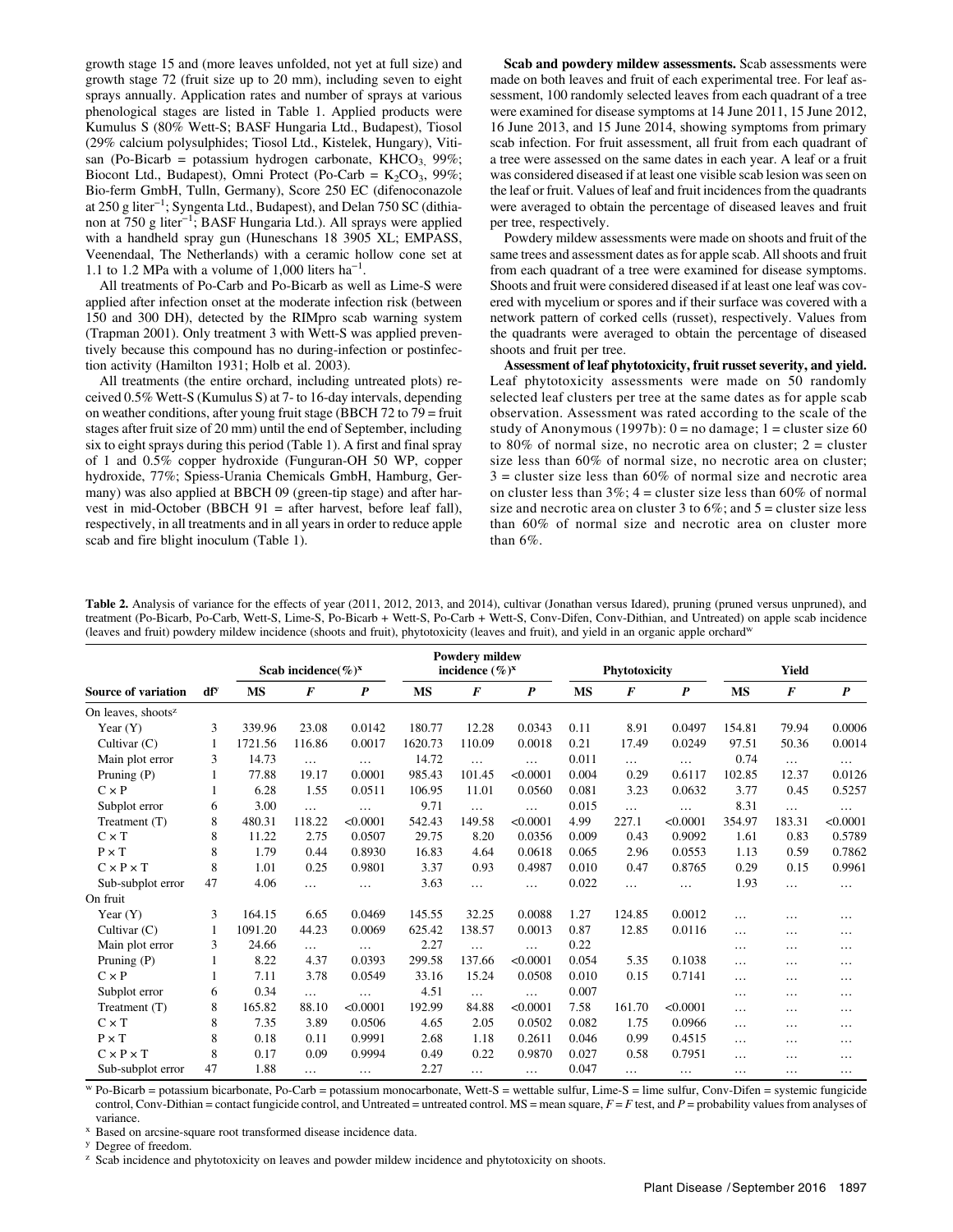Fruit russet severity was assessed on all harvested fruit according to EPPO/OEEP standards (Anonymous 1997b), based on a scale of 1 to 4, where class  $1 =$  no russet and class  $2 = 1$  to  $11\%$ , class  $3 = 12$ to 33%, and class  $4 = 33\%$  russetted fruit surface area. To quantify fruit russet severity, an index was calculated by the equation  $FRSI =$  $[(N_{class1}/N_t) \times 0] + [(N_{class2}/N_t) \times 6] + [(N_{class3}/N_t) \times 22.5] +$  $[(N_{class}/N_t) \times 66.5]$ , in which  $FRSI$  = average percentage of fruit surface with russet;  $N_{class1}$ ,  $N_{class2}$ ,  $N_{class3}$ , and  $N_{class4}$  represent the number of fruit in each russet class; and  $N_t =$  total number of fruit. The coefficients 0, 6, 22.5, and 66.5 represent the median of the lower and upper boundaries of class 1, class 2, class 3, and class 4, respectively. The lower boundary of class 1 is 0 and the upper boundary of class 4 is 100.

Yield was determined by the weight of all fruit per tree and treatment at harvest. Fruit yield was recorded on 25, 26, 29, and 22 September for Jonathan and 3, 5, 7, and 2 October for Idared in 2011, 2012, 2013, and 2014, respectively.

Statistical analyses. Scab and powdery mildew incidence data were transformed to *angular* ( $Y = \arcsin \left[\frac{\% 1}{2}\right]$ ) before analysis to stabilize variance. No transformation was necessary for phytotoxicity and yield data based on data normality. Each data set was analyzed by split-split-plot analysis of variance (ANOVA) to evaluate the main effects of year, cultivar, pruning, fungicide treatment, and their interactions (SAS version 8.1; SAS Institute Inc., Cary, NC). For each data set, significant F tests ( $P < 0.05$ ) were followed by a least significance difference (LSD) test for comparison of treatment means using  $LSD<sub>0.05</sub>$  values. In order to quantify the relationship between leaf phytotoxicity and yield and between fruit russet severity and yield, Pearson's correlation coefficients were calculated among the measures. Correlation analyses were done separately for the 4 years using GenStat 9 (release 9.1; Lawes Agricultural Trust, IACR, Rothamsted, UK).

## Results

Environmental monitoring. Rainfall was 121.4, 245.2, 148.1, and 214.8 mm during the period of 15 March to 15 June 2011, 2012, 2013, and 2014, respectively (Fig. 1). Mean daily temperature was 13.9, 14.2, 12.7, and 14.8°C during the period of 15 March to 15 June 2011, 2012, 2013, and 2014, respectively (Fig. 1). Some 9, 14, 9, and 12 Mills infection periods were recorded from 15 March until 15 June in 2011, 2012, 2013, and 2014 respectively. The Mills infection periods were severe on three, seven, three, and five occasions; moderate on two, three, three, and one occasions; and low on four, four, three, and six occasions in 2011, 2012, 2013, and 2014, respectively (Fig. 1).

Apple scab incidence. ANOVA on apple scab incidence values indicated significant differences among years ( $P = 0.0142$  and 0.0469) cultivars ( $P = 0.0017$  and 0.0069), pruning ( $P = 0.0001$ and 0.0393), and treatments ( $P < 0.0001$  and 0.0001) for leaf and fruit, respectively. There were no significant interactions (Table 2).

On both leaf and fruit, the more scab-susceptible Idared showed significantly higher scab incidence compared with Jonathan (Tables 3 and 4). Pruning significantly reduced leaf scab incidence in 2011, 2012, and 2014 on Idared whereas fruit scab incidence was reduced only in 2012 on Idared (Tables 3 and 4).

Among fungicide treatments, conventional systemic fungicide treatments provided the best scab control on both leaf and fruit in each year, which was not significantly different from the conventional

Table 3. Apple scab incidence on leaves of Idared and Jonathan apple in nine fungicide treatments and two pruning treatments at mid-June in an organic apple orchard (Eperjeske, Hungary, 2011 to 2014)

|                      | Apple scab incidence $(\%)^{x}$ |                   |                   |                   |                    |                   |                   |                   |                   |                    |                    |
|----------------------|---------------------------------|-------------------|-------------------|-------------------|--------------------|-------------------|-------------------|-------------------|-------------------|--------------------|--------------------|
|                      |                                 | 2011              |                   | 2012              |                    | 2013              |                   | 2014              |                   | All vears          |                    |
| Pruning, treatmenty  | <b>Idared</b>                   | Jonathan          | <b>Idared</b>     | <b>Jonathan</b>   | <b>Idared</b>      | Jonathan          | <b>Idared</b>     | Jonathan          | <b>Idared</b>     | Jonathan           | Overallz           |
| Unpruned             |                                 |                   |                   |                   |                    |                   |                   |                   |                   |                    |                    |
| Po-Bicarb            | 16.1 <sub>b</sub>               | 8.8 b             | 23.9 d            | 14.1 bc           | 18.1 cd            | 9.1 <sub>b</sub>  | 27.8 cd           | 15.3 bc           | $21.5$ cd         | 11.8 bc            | 16.7 cd            |
| Po-Carb              | 15.9 <sub>b</sub>               | 8.7 b             | 22.7 cd           | 13.5 bc           | 16.9 bcd           | 8.4 b             | 26.3 cd           | 14.3 bc           | 20.4 bcd          | 11.2 <sub>bc</sub> | 15.8 bcd           |
| Wett-S               | 17.6 <sub>b</sub>               | 9.5 <sub>b</sub>  | 24.8 d            | 14.4 c            | 19.5d              | 9.7 <sub>b</sub>  | 29.3 d            | 17.4 c            | 22.8 d            | 12.7c              | 17.8 <sub>d</sub>  |
| Lime-S               | 14.9 <sub>b</sub>               | 8.1 b             | $21.6$ bcd        | 12.5 bc           | 16.4 bcd           | 8.3 b             | 23.4 bc           | 13.8 b            | 19.1 bcd          | 10.7 <sub>bc</sub> | 14.9 bcd           |
| $Po-Bicarb + Wett-S$ | 14.8 b                          | 8.2 b             | 19.4 bc           | 11.3 bc           | 15.9 <sub>bc</sub> | 8.3 <sub>b</sub>  | 21.4 <sub>b</sub> | 12.5 <sub>b</sub> | 17.9 bc           | 10.0 <sub>b</sub>  | 14.0 <sub>bc</sub> |
| $Po-Carb + Wett-S$   | 14.6 <sub>b</sub>               | 8.0 <sub>b</sub>  | 18.6 <sub>b</sub> | 10.9 <sub>b</sub> | 14.2 b             | 7.5 <sub>b</sub>  | 19.9 <sub>b</sub> | 11.8 <sub>b</sub> | 16.8 <sub>b</sub> | 9.6 <sub>b</sub>   | 13.2 b             |
| Conv-Difen           | 7.2a                            | 3.5a              | 7.8 a             | 4.2 a             | 8.9 a              | 4.7 a             | 7.9 a             | 4.9 a             | 7.9 a             | 4.3a               | 6.1a               |
| Conv-Dithian         | 8.4 a                           | 4.5 a             | 10.3a             | 6.4 a             | 9.2 a              | 4.9 a             | 11.9 a            | 7.2a              | 10.0a             | 5.8 a              | 7.9 a              |
| Untreated            | 24.3 c                          | 14.4 c            | 36.7 e            | 22.1 <sub>d</sub> | 27.5 e             | 14.8 c            | 43.7 e            | 25.9d             | 33.1 e            | 19.3d              | 26.2 e             |
| LSD <sub>0.05</sub>  | 3.1                             | 1.8               | 4.0               | 3.2               | 3.6                | 2.3               | 4.5               | 3.5               | 3.8               | 2.6                | 3.3                |
| Pruned               |                                 |                   |                   |                   |                    |                   |                   |                   |                   |                    |                    |
| Po-Bicarb            | 13.5 <sub>b</sub>               | 9.1 <sub>b</sub>  | 19.4 cd           | 13.4 b            | 16.1c              | 9.1 <sub>bc</sub> | 24.2 de           | 15.4 cd           | 18.3 cd           | 11.8 bc            | 15.0 bc            |
| Po-Carb              | 13.3 <sub>b</sub>               | 9.3 <sub>b</sub>  | 18.4 bcd          | 12.2 <sub>b</sub> | 15.0 bc            | 9.4 bc            | 22.9 cde          | 15.2 cd           | 17.4 bcd          | 11.5 <sub>bc</sub> | 14.5 bc            |
| Wett-S               | 14.8 b                          | 10.4 <sub>b</sub> | 20.1 <sub>d</sub> | 13.4 b            | 17.4 c             | 10.9c             | 25.5 e            | 17.3d             | 19.4 d            | 13.0c              | 16.2c              |
| Lime-S               | 12.5 <sub>b</sub>               | 8.4 b             | 17.5 bcd          | 11.3 <sub>b</sub> | 14.6 bc            | 8.9 bc            | 20.4 bcd          | 13.4 bc           | 16.2 bcd          | 10.5 <sub>b</sub>  | 13.4 bc            |
| $Po-Bicarb + Wett-S$ | 12.5 <sub>b</sub>               | 8.5 b             | 15.7 bc           | 10.4 <sub>b</sub> | 14.2 bc            | 8.5 b             | 18.6 bc           | 12.2 bc           | 15.2 bc           | 9.9 <sub>b</sub>   | 12.5 <sub>b</sub>  |
| $Po-Carb + Wett-S$   | 12.2 <sub>b</sub>               | 8.4 b             | 15.0 <sub>b</sub> | 10.2 <sub>b</sub> | 12.6 <sub>b</sub>  | 8.8 b             | 17.3 <sub>b</sub> | 11.1 <sub>b</sub> | 14.3 b            | 9.7 <sub>b</sub>   | 12.0 <sub>b</sub>  |
| Conv-Difen           | 6.0a                            | 4.0a              | 6.3 a             | 4.1 a             | 7.9 a              | 4.3 a             | 6.9 a             | 4.3 a             | 6.8 a             | 4.2 a              | 5.5 a              |
| Conv-Dithian         | 7.1a                            | 4.3 a             | 8.4 a             | 5.3 a             | 8.2 a              | 5.1 a             | 10.4a             | 6.9a              | 8.5 a             | 5.4 a              | 6.9 a              |
| Untreated            | 20.4c                           | 13.9c             | 29.7 e            | 18.8c             | 24.5 d             | 14.9 d            | 38.0 f            | 24.8 e            | 28.2 e            | 18.1 d             | 23.1 <sub>d</sub>  |
| LSD <sub>0.05</sub>  | 2.6                             | 2.0               | 3.9               | 3.3               | 3.3                | 2.0               | 4.3               | 3.7               | 3.7               | 2.7                | 3.2                |
| Overall unpruned     | 14.9 <sub>b</sub>               | 8.2               | 20.6 <sub>b</sub> | 12.2              | 16.3               | 8.4               | 23.6 <sub>b</sub> | 13.7              | 18.8 <sub>b</sub> | 10.6               | 14.7               |
| Overall pruned       | 12.5a                           | 8.5               | 16.7 a            | 11.0              | 14.5               | 8.9               | 20.5a             | 13.4              | 16.0a             | 10.4               | 13.2               |
| LSD <sub>0.05</sub>  | 2.3                             | ns                | 3.8               | ns                | ns                 | ns                | 3.0               | ns                | 2.7               | ns                 | ns                 |

x Apple scab incidence data shown are back-transformed means from arcsine  $(\frac{\% 1}{2})$  values. Values followed by the same letter are not significantly different according to least significant difference (LSD) test (LSD<sub>0.05</sub> at  $P = 0.05$  level); ns = nonsignificant; therefore, letters are not applied here for showing significant differences.

y Treatment codes: Po-Bicarb = potassium bicarbonate, KHCO<sub>3</sub> (Vitisan); Po-Carb = potassium monocarbonate, K<sub>2</sub>CO<sub>3</sub> (Omni Protect); Wett-S = wettable sulfur (Kumulus S); Conv-Difen = conventional systemic fungicide control, difenoconazole (Score 250 EC); and Conv-Dithian = conventional contact fungicide control, dithianon, (Delan 750 SC). For potassium carbonate treatments, application rates below 1% were used according to Tamm et al. (2006), Kelderer et al. (2008), and personal experience in order to reduce phytotoxicity.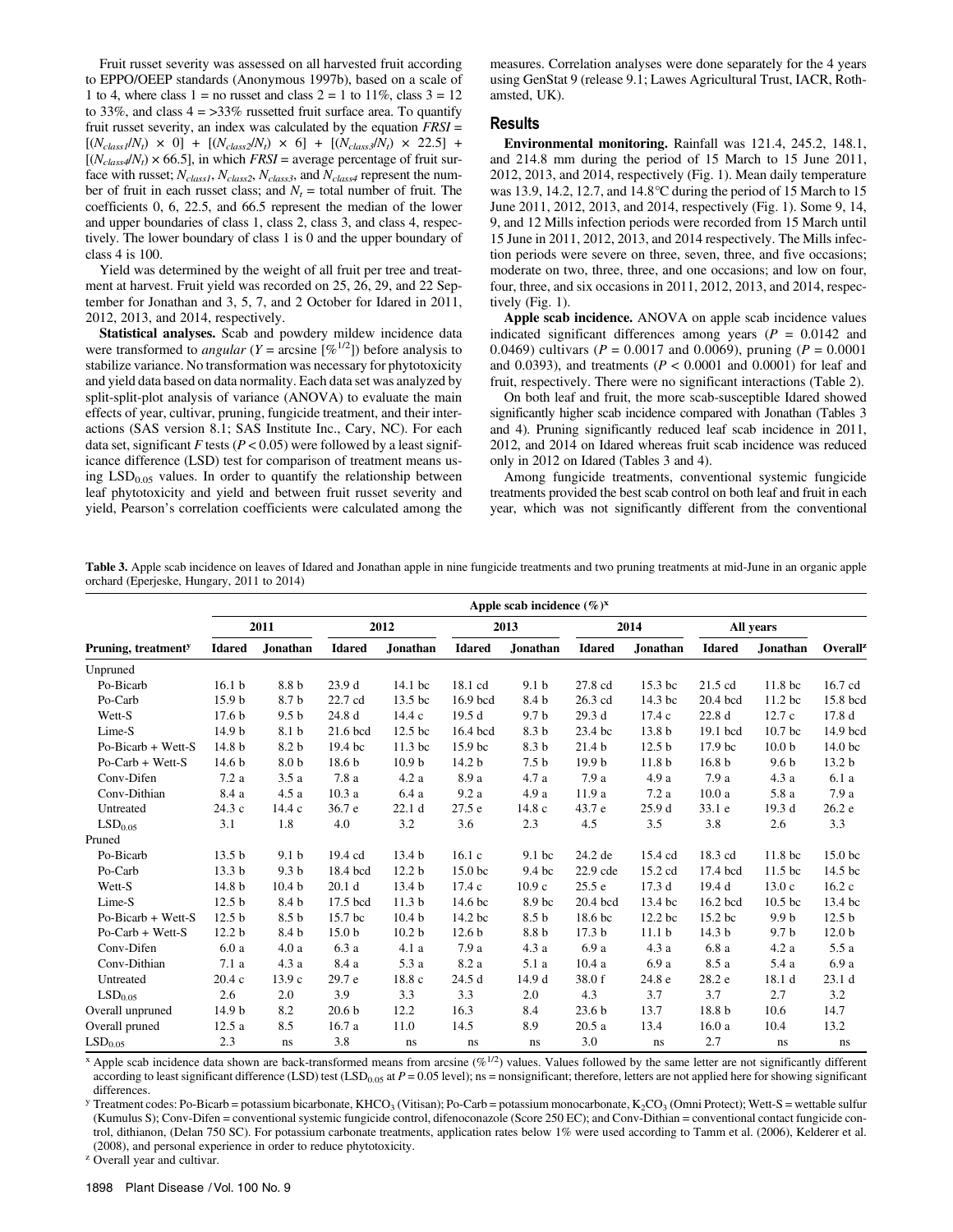contact fungicide treatment (Tables 3 and 4). These treatments provided significantly better control compared with all other products approved for organic production. All other products approved for organic production provided significant scab control on leaves and fruit compared with untreated plots for all years. From these treatments, the best control was achieved with Po-Carb or Po-Bicarb treatment combined with Wett-S, except for Jonathan in 2011 on leaf and in 2014 on both leaf and fruit, and for Idared in 2013 on fruit. Scab efficacy of Lime-S applied alone was similar to treatments of Po-Carb or Po-Bicarb treatment combined with Wett-S and they were not significantly different in either year or pruning treatment. Wett-S alone showed generally the lowest efficacy against scab in all years and on both plant parts.

Powdery mildew incidence. ANOVA on powdery mildew incidence values indicated significant differences among years ( $P =$ 0.0343 and 0.0088), cultivars ( $P = 0.0018$  and 0.0013), pruning  $(P < 0.0001$  and 0.0001), and treatments  $(P < 0.0001$  and 0.0001) for shoots and fruit, respectively. There were no significant interactions, except for one case of cultivar–treatment interaction for fruit  $(P = 0.0356;$  Table 2).

On both shoots and fruit, the more mildew-susceptible Jonathan showed significantly higher mildew incidence compared with Idared (Table 2). Pruning significantly reduced mildew incidence on both plant parts in all years and on both cultivars, except for shoot incidence of Idared in 2012 and 2014 and fruit incidence of Idared in 2012 and 2013 (Tables 5 and 6).

Among fungicide treatments, the conventional systemic fungicide treatment provided the best powdery mildew control on both shoots and fruit in each year, which was not significantly different from the conventional contact fungicide treatment (Tables 5 and 6). Among active ingredients approved for organic production, Po-Carb or Po-Bicarb treatments combined with Wett-S were superior in mildew control in each year on both plant parts compared with other organically approved compounds, with exceptions on shoots of Idared in 2011 and 2013 and fruit of Idared in 2012. Po-Carb or Po-Bicarb treatments applied either alone or in combination with Wett-S resulted in improved powdery mildew control  $(P < 0.05)$  on leaves and fruit compared with untreated plots, with the exception of shoot incidence of Idared in 2013. Wett-S and Lime-S applied alone showed similar powdery mildew efficacy on shoots compared with treatments of Po-Carb or Po-Bicarb treatment combined with Wett-S and they were not significantly different in either year or pruning treatment. Mildew control on shoots was the lowest in the Po-Bicarb treatment applied alone among the organically approved treatments, with the exception of Idared in 2011.

Leaf phytotoxicity and fruit russet severity. ANOVA on leaf phytotoxicity and fruit russet values indicated significant differences among years ( $P = 0.0497$  and 0.0012), cultivar ( $P = 0.0249$  and 0.0116), and treatments ( $P < 0.0001$  and 0.0001) for leaf and fruit, respectively; however, no significant effects were found for pruning treatments (Table 2). There were no significant interactions. Leaf phytotoxicity and fruit russet data are shown separately for years, cultivars, and fungicide treatments only (Table 7).

Leaf phytotoxicity was generally higher on Idared compared with Jonathan. Fruit russet values were significantly higher ( $P < 0.05$ ) compared with leaf phytotoxicity values in all years and both cultivars (Table 7). Among fungicide treatments, compared with untreated plots, the conventional treatments did not cause significantly

Table 4. Apple scab incidence on fruit of Idared and Jonathan apple in nine fungicide treatments and two pruning treatments at mid-June in an organic apple orchard (Eperjeske, Hungary, 2011 to 2014)

|                       | Apple scab incidence $(\%)^{x}$ |                  |                    |                   |                  |                   |                   |                   |                    |                    |                   |
|-----------------------|---------------------------------|------------------|--------------------|-------------------|------------------|-------------------|-------------------|-------------------|--------------------|--------------------|-------------------|
|                       |                                 | 2011             |                    | 2012              |                  | 2013              |                   | 2014              |                    | All years          |                   |
| Pruning, treatmenty   | <b>Idared</b>                   | Jonathan         | <b>Idared</b>      | Jonathan          | <b>Idared</b>    | Jonathan          | <b>Idared</b>     | Jonathan          | <b>Idared</b>      | Jonathan           | Overallz          |
| Unpruned              |                                 |                  |                    |                   |                  |                   |                   |                   |                    |                    |                   |
| Po-Bicarb             | 8.4 b                           | 4.0 <sub>b</sub> | $15.0$ cd          | $7.0 \text{ cd}$  | 8.3 <sub>b</sub> | 3.2 <sub>b</sub>  | 16.4c             | 6.7 <sub>bc</sub> | 12.0 <sub>b</sub>  | 5.2c               | 8.6 bc            |
| Po-Carb               | 8.1 b                           | 3.8 <sub>b</sub> | 13.9 bcd           | $6.3$ bcd         | 8.5 <sub>b</sub> | 3.3 <sub>b</sub>  | 15.7 bc           | $6.0$ ab          | 11.6 <sub>b</sub>  | 4.9 bc             | 8.2 bc            |
| Wett-S                | 9.3 <sub>b</sub>                | 4.0 <sub>b</sub> | 16.3d              | 7.4 d             | 9.5 <sub>b</sub> | 4.7 b             | 15.5 bc           | 8.0c              | 12.7c              | 6.0c               | 9.3c              |
| Lime-S                | 8.0 <sub>b</sub>                | 3.4 <sub>b</sub> | 13.1 bc            | $6.1$ bcd         | 8.1 b            | 3.9 <sub>b</sub>  | 15.1 bc           | 4.8 ab            | $11.1$ bc          | 4.6 bc             | 7.8 bc            |
| $Po-Bicarb + Wett-S$  | 7.6 <sub>b</sub>                | 3.4 <sub>b</sub> | 11.7 <sub>b</sub>  | 5.5 <sub>bc</sub> | 8.9 b            | 3.5 <sub>b</sub>  | 13.8 bc           | 5.8 ab            | 10.5 <sub>bc</sub> | 4.6 <sub>b</sub> c | 7.5 bc            |
| $Po-Carb + Wet-S$     | 7.3 <sub>b</sub>                | 3.3 <sub>b</sub> | 11.1 <sub>b</sub>  | 5.1 <sub>b</sub>  | 8.2 b            | 3.3 <sub>b</sub>  | 12.6 <sub>b</sub> | 6.1 <sub>bc</sub> | 9.8 <sub>b</sub>   | 4.5 bc             | 7.1 <sub>b</sub>  |
| Conv-Difen            | 3.7 a                           | 1.9a             | 4.2 a              | 2.0a              | 4.3a             | 2.1a              | 5.0a              | 2.9a              | 4.3a               | 2.2a               | 3.3a              |
| Conv-Dithian          | 4.3 a                           | 2.0a             | 5.3 a              | 2.5a              | 5.1 a            | 4.0 <sub>b</sub>  | 6.6a              | 4.1 a             | 5.3 a              | 3.2 ab             | 4.2 a             |
| Untreated             | 14.2 c                          | 6.7 c            | 23.1 e             | 10.2 e            | 17.3c            | 7.8 c             | 28.0 <sub>d</sub> | 12.3 d            | 20.7d              | 9.3d               | 15.0 <sub>d</sub> |
| LSD <sub>0.05</sub>   | 2.1                             | 1.2              | 3.1                | 1.7               | 2.0              | 1.5               | 3.6               | 1.9               | 2.7                | 1.8                | 2.1               |
| Pruned                |                                 |                  |                    |                   |                  |                   |                   |                   |                    |                    |                   |
| Po-Bicarb             | 7.6 <sub>b</sub>                | 3.5 <sub>b</sub> | 13.4 cd            | $6.3$ bc          | 7.8 <sub>b</sub> | 4.2 <sub>bc</sub> | 15.3 <sub>b</sub> | 6.3 <sub>b</sub>  | 11.0 <sub>b</sub>  | 5.1 cd             | 8.0 bc            |
| Po-Carb               | 7.3 <sub>b</sub>                | 3.4 <sub>b</sub> | 12.4 bcd           | 6.5 <sub>bc</sub> | 8.0 <sub>b</sub> | $4.1$ bc          | 14.6 b            | 6.5 <sub>bc</sub> | 10.6 <sub>b</sub>  | 5.1 cd             | 7.8 bc            |
| Wett-S                | 8.4 b                           | 5.0c             | 14.5 d             | 7.3c              | 8.9b             | 4.5c              | 14.4 b            | 7.9c              | 11.5 <sub>b</sub>  | 6.2d               | 8.9c              |
| Lime-S                | 7.2 <sub>b</sub>                | 3.2 <sub>b</sub> | 11.7 bcd           | 5.5 bc            | 7.6 <sub>b</sub> | $3.8$ abc         | 14.0 <sub>b</sub> | 5.2 <sub>b</sub>  | 10.1 <sub>b</sub>  | 4.3 bc             | 7.2 <sub>bc</sub> |
| $Po-Bicarb + Wett-S$  | 6.9 <sub>b</sub>                | 3.1 <sub>b</sub> | 10.4 <sub>bc</sub> | 5.2 <sub>b</sub>  | 8.4 b            | 4.0 <sub>bc</sub> | 12.8 <sub>b</sub> | 5.7 <sub>b</sub>  | 9.6 <sub>b</sub>   | 4.5 bc             | 7.1 <sub>b</sub>  |
| $Po-Carb + Wett-S$    | 6.6 <sub>b</sub>                | 3.1 ab           | 9.9 <sub>b</sub>   | 5.0 <sub>b</sub>  | 7.7 <sub>b</sub> | $3.8$ abc         | 11.7 <sub>b</sub> | 5.5 <sub>b</sub>  | 9.1 <sub>b</sub>   | 4.3 bc             | 6.6 <sub>b</sub>  |
| Conv-Difen            | 3.3a                            | 2.0a             | 3.7 a              | 2.1a              | 4.0a             | 2.3a              | 4.7 a             | 3.0a              | 3.9 a              | 2.4a               | 3.1a              |
| Conv-Dithian          | 3.8a                            | 2.0a             | 4.7 a              | 3.0a              | 4.8 a            | 2.8ab             | 6.1a              | 4.0a              | 4.9 a              | $3.0$ ab           | 3.9 a             |
| Untreated             | 12.8c                           | 6.1 <sub>d</sub> | 20.6e              | 10.8 <sub>d</sub> | 16.3c            | 8.2 d             | 26.0c             | 11.7d             | 18.9 c             | 9.2e               | 14.0 d            |
| LSD <sub>0.05</sub>   | 2.1                             | 1.0              | 3.0                | 1.9               | 2.5              | 1.6               | 3.9               | 1.4               | 2.4                | 1.6                | 1.7               |
| Overall unpruned      | 7.9                             | 3.6              | 12.6 <sub>b</sub>  | 5.8               | 8.7              | 4.1               | 14.3              | 6.3               | 10.9               | 4.9                | 7.9               |
| Overall pruned        | 7.1                             | 3.5              | 11.2 a             | 5.7               | 8.2              | 4.1               | 13.3              | 6.2               | 10.0               | 4.9                | 7.4               |
| $\mathrm{LSD}_{0.05}$ | ns                              | ns               | 1.3                | ns                | ns               | ns                | ns                | ns                | ns                 | ns                 | ns                |

 $x$  Apple scab incidence data shown are back-transformed means from arcsine  $(\frac{6}{12})$  values. Values followed by the same letter are not significantly different according to least significant difference (LSD) test (LSD<sub>0.05</sub> at  $P = 0.05$  level); ns = nonsignificant; therefore, letters are not applied here for showing significant differences.

y Treatment codes: Po-Bicarb = potassium bicarbonate, KHCO<sub>3</sub> (Vitisan); Po-Carb = potassium monocarbonate, K<sub>2</sub>CO<sub>3</sub> (Omni Protect); Wett-S = wettable sulfur (Kumulus S); Conv-Difen = conventional systemic fungicide control, difenoconazole (Score 250 EC); and Conv-Dithian = conventional contact fungicide control, dithianon, (Delan 750 SC). For potassium carbonate treatments, application rates below 1% were used according to Tamm et al. (2006), Kelderer et al. (2008), and personal experience in order to reduce phytotoxicity.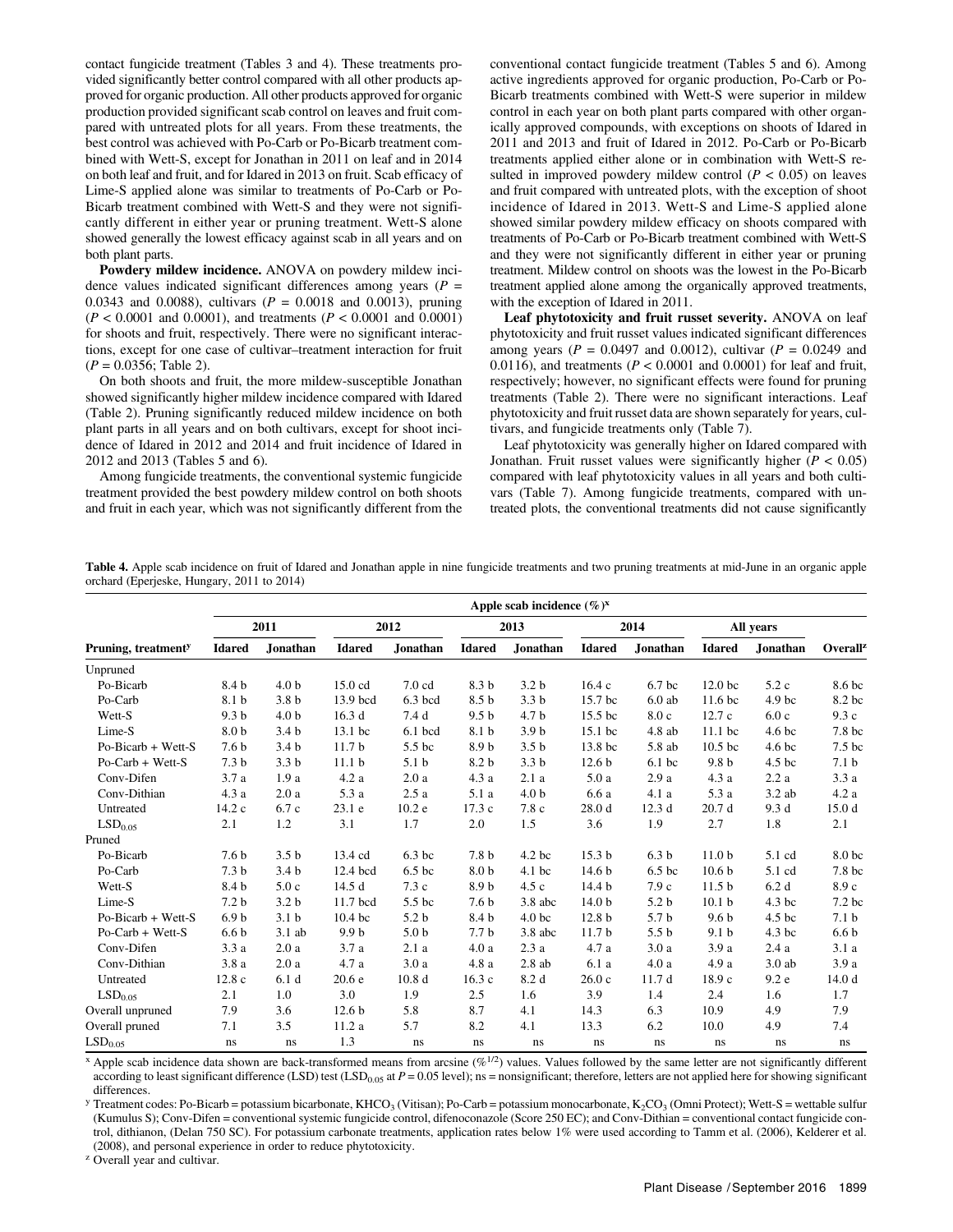more damage on leaves and significantly reduced damage to fruit  $(P <$ 0.05), except for Idared in 2013 (Table 7). Leaf phytotoxicity was significantly higher  $(P < 0.05)$  in the four potassium carbonate treatments compared with untreated plots, except for Idared in 2012, while fruit russet in these treatments did not differ significantly from the untreated plots. Lime-S treatments caused the highest phytotoxic damage on fruit and leaf in all years and both cultivars, which was significantly higher compared with the four carbonate treatments, except for fruit of Idared in 2011 and fruit of Jonathan in 2013 (Table 7).

Fruit yield. ANOVA on yield indicated significant differences among years ( $P = 0.0006$ ), cultivar ( $P = 0.0014$ ), pruning ( $P =$ 0.0126), and treatments ( $P < 0.0001$ ). There were no significant interactions (Table 2).

Yield was generally higher in Idared compared with Jonathan (Table 8). Pruning significantly increased yield in 2011 and 2014 (Table 8). Among fungicide treatments, the conventional fungicide treatments provided the highest yield in each year on both cultivars and pruning treatments (Table 8), which were significantly different  $(P < 0.05)$  from the untreated plots. Yield in the treatments of Po-Carb or Po-Bicarb combined with Wett-S was significantly different  $(P < 0.05)$  from untreated plots in the pruned treatments for both cultivars and in all years. In the unpruned treatment, applications of Po-Carb or Po-Bicarb combined with Wett-S resulted in a consistently higher yield  $(P < 0.05)$  only in 2013 and 2014 on Idared compared with untreated plots (Table 8).

Relationships between leaf phytotoxicity and yield and between fruit russet severity and yield. Pearson's correlation coefficients showed that neither leaf phytotoxicity versus yield nor fruit russet severity versus yield correlated significantly to each other  $(r = 0.188$  and 0.145 and  $P = 0.5767$  and 0.6425 for 2011,  $r =$ 0.211 and 0.2122 and  $P = 0.5378$  and 0.5246 for 2012,  $r = 0.209$ and 0.167 and  $P = 0.5378$  and 0.6223 for 2013, and  $r = 0.182$  and 0.234 and  $P = 0.6111$  and 0.4876 for 2014, for leaf phytotoxicity versus yield and fruit russet severity versus yield, respectively).

## **Discussion**

Our study indicated that both potassium carbonate compounds significantly reduced apple scab and powdery mildew incidence during the primary infection periods compared with untreated plots under a whole-field sanitation approach, which was in agreement with previous studies. Efficacy of both potassium carbonate compounds was slightly increased when combined with Wett-S but was effective as a conventional treatment. Scab and powdery mildew incidences were further reduced by implementing pruning treatments on scab- and powdery-mildew-susceptible cultivars, respectively.

The overall incidences of scab were generally higher in 2012 and 2014 and lower in 2011 and 2013 while powdery mildew incidences were the opposite. The opposite behavior was largely due to the fact that different environmental conditions are favorable for the two diseases. Apple scab prefers rainy and relatively cold periods, with temperatures of 12 to 16°C (MacHardy and Gadoury 1989; Mills 1944), whereas powdery mildew requires an optimum of 20 to 22°C coupled with 70 to 100% relative humidity (Covey 1969; Hickey and Yoder 1990). Our results showed that there were higher amounts of precipitation and Mills infection periods in these years, indicating a higher scab risk compared with 2012 and 2014 (Fig. 1). Our results also supported the idea that the two diseases rarely develop into a severe epidemic in the same year under Hungarian continental climate zones

Table 5. Powdery mildew incidence on shoots of Idared and Jonathan apple in nine fungicide treatments and two pruning treatments at mid-June in an organic apple orchard (Eperjeske, Hungary, 2011 to 2014)

|                       | Powdery mildew incidence $(\%)^x$ |                   |                    |                   |                   |                   |                   |                   |                    |                   |                            |  |
|-----------------------|-----------------------------------|-------------------|--------------------|-------------------|-------------------|-------------------|-------------------|-------------------|--------------------|-------------------|----------------------------|--|
|                       |                                   | 2011              |                    | 2012              |                   | 2013              |                   | 2014              |                    | All years         |                            |  |
| Pruning, treatmenty   | <b>Idared</b>                     | Jonathan          | <b>Idared</b>      | Jonathan          | <b>Idared</b>     | Jonathan          | <b>Idared</b>     | <b>Jonathan</b>   | <b>Idared</b>      | Jonathan          | <b>Overall<sup>2</sup></b> |  |
| Unpruned              |                                   |                   |                    |                   |                   |                   |                   |                   |                    |                   |                            |  |
| Po-Bicarb             | 20.5 <sub>b</sub>                 | 33.4 b            | 15.8c              | 25.6c             | 19.4d             | 31.3c             | 16.5c             | 23.6 <sub>b</sub> | 18.1 d             | 28.5 <sub>b</sub> | 23.3 <sub>b</sub>          |  |
| Po-Carb               | 21.1 <sub>b</sub>                 | 31.9 b            | 14.9 bc            | 25.2c             | 18.7 cd           | 29.4 c            | 15.3 bc           | 21.6 <sub>b</sub> | 17.5 cd            | 27.0 <sub>b</sub> | 22.3 <sub>b</sub>          |  |
| Wett-S                | 19.2 b                            | 30.0 <sub>b</sub> | 13.2 bc            | 21.7 c            | 12.8 <sub>b</sub> | 25.3 bc           | 13.8 bc           | 20.3 <sub>b</sub> | 14.7 cd            | 24.3 b            | 19.5 <sub>b</sub>          |  |
| Lime-S                | 17.8 <sub>b</sub>                 | 28.4 b            | 10.9 <sub>b</sub>  | 20.2c             | 14.3 bc           | 20.7 <sub>b</sub> | 12.7 <sub>b</sub> | 18.8 <sub>b</sub> | 13.9 bcd           | 22.0 <sub>b</sub> | 17.9 <sub>b</sub>          |  |
| $Po-Bicarb + Wett-S$  | 17.8 <sub>b</sub>                 | 27.5 <sub>b</sub> | 10.7 <sub>b</sub>  | 18.6 bc           | 12.4 <sub>b</sub> | 21.2 <sub>b</sub> | 12.2 <sub>b</sub> | 18.6 <sub>b</sub> | 13.3 bc            | 21.4 <sub>b</sub> | 17.4 <sub>b</sub>          |  |
| $Po-Carb + Wett-S$    | 17.6 <sub>b</sub>                 | 27.0 <sub>b</sub> | 11.6 <sub>bc</sub> | 19.4 bc           | 12.9 <sub>b</sub> | 23.9 bc           | 11.8 <sub>b</sub> | 18.3 <sub>b</sub> | 13.5 bc            | 22.2 <sub>b</sub> | 17.8 <sub>b</sub>          |  |
| Conv-Difen            | 5.8 a                             | 6.9a              | 5.4 a              | 8.9 a             | 6.4a              | 12.0a             | 4.3 a             | 5.7 a             | 5.5 a              | 8.4 a             | 6.9 a                      |  |
| Conv-Dithian          | 7.9 a                             | 10.8a             | 12.8 bc            | $12.5$ ab         | 11.8 ab           | 19.3 ab           | 5.2 a             | 9.2a              | 9.4 ab             | 12.9 a            | 11.1 a                     |  |
| Untreated             | 28.7 c                            | 45.2 c            | 20.2 <sub>d</sub>  | 34.1 d            | 23.1 d            | 39.1 d            | 20.1 <sub>d</sub> | 33.6 c            | 23.0 e             | 38.0 c            | 30.5c                      |  |
| $\mathrm{LSD}_{0.05}$ | 5.2                               | 8.7               | 4.6                | 7.4               | 4.8               | 7.7               | 3.5               | 7.1               | 4.5                | 8.0               | 6.2                        |  |
| Pruned                |                                   |                   |                    |                   |                   |                   |                   |                   |                    |                   |                            |  |
| Po-Bicarb             | 15.1 <sub>b</sub>                 | 21.5 <sub>b</sub> | 12.5d              | 17.4c             | 15.4d             | 24.1c             | 12.6c             | 18.0 <sub>b</sub> | 13.9c              | 20.2 <sub>b</sub> | 17.1c                      |  |
| Po-Carb               | 14.6 b                            | 20.5 <sub>b</sub> | 12.1 <sub>d</sub>  | 17.2c             | 14.8 cd           | 23.2 c            | 12.2c             | 17.4 <sub>b</sub> | 13.4 c             | 19.6 <sub>b</sub> | 16.5 bc                    |  |
| Wett-S                | 13.1 <sub>b</sub>                 | 19.2 <sub>b</sub> | 11.0 cd            | 14.1 c            | 9.8 ab            | 15.7 <sub>b</sub> | 9.2 <sub>b</sub>  | 13.8 b            | 10.8 bc            | 15.7 <sub>b</sub> | 13.2 bc                    |  |
| Lime-S                | 13.4 <sub>b</sub>                 | 19.1 <sub>b</sub> | 9.3 <sub>bc</sub>  | 14.1 c            | 11.3 bc           | 16.8 <sub>b</sub> | 8.8 b             | 13.2 b            | 10.7 <sub>bc</sub> | 15.8 <sub>b</sub> | 13.2 bc                    |  |
| $Po-Bicarb + Wett-S$  | 12.3 <sub>b</sub>                 | 18.0 <sub>b</sub> | 8.5 bc             | 13.2 bc           | 9.4 ab            | 15.4 <sub>b</sub> | 8.7 b             | 13.1 <sub>b</sub> | 9.7 <sub>b</sub>   | 14.9 b            | 12.3 <sub>b</sub>          |  |
| $Po-Carb + Wett-S$    | 11.6 <sub>b</sub>                 | 17.2 <sub>b</sub> | 9.2 bc             | 13.4 c            | 9.8 ab            | 15.9 <sub>b</sub> | 8.6 b             | 13.2 <sub>b</sub> | 9.8 <sub>b</sub>   | 14.9 b            | 12.4 <sub>b</sub>          |  |
| Conv-Difen            | 4.1 a                             | 5.1 a             | 4.3 a              | 6.5a              | 6.3 a             | 9.2a              | 4.1 a             | 5.1 a             | 4.7 a              | 6.5a              | 5.6 a                      |  |
| Conv-Dithian          | 5.8 a                             | 7.2a              | 7.8 <sub>b</sub>   | 9.0ab             | 7.6 a             | 12.3 ab           | 4.7 a             | 7.2a              | 6.5a               | 8.9 a             | 7.7a                       |  |
| Untreated             | 20.7 c                            | 29.7 c            | 17.3 e             | 23.9 d            | 16.9d             | 25.8 c            | 16.2d             | 23.1c             | 17.8 d             | 25.7 c            | 21.7 d                     |  |
| LSD <sub>0.05</sub>   | 3.5                               | 6.3               | 2.6                | 5.3               | 3.6               | 6.1               | 2.9               | 5.0               | 3.2                | 5.4               | 4.3                        |  |
| Overall unpruned      | 17.4 <sub>b</sub>                 | 26.8 <sub>b</sub> | 12.8               | 20.7 <sub>b</sub> | 14.6 b            | 24.7 b            | 12.4              | 18.9 b            | 14.3 b             | 22.8 <sub>b</sub> | 18.5 <sub>b</sub>          |  |
| Overall pruned        | 12.3 a                            | 17.5 a            | 10.2               | 14.3 a            | 11.3 a            | 17.6a             | 9.5               | 13.8 a            | 10.8a              | 15.8 a            | 13.3 a                     |  |
| LSD <sub>0.05</sub>   | 4.2                               | 7.4               | ns                 | 6.2               | 3.2               | 6.7               | ns                | 5.0               | 3.2                | 6.6               | 5.0                        |  |

x Powdery mildew incidence data shown are back-transformed means from arcsine( $\%^{1/2}$ ) values. Values followed by the same letter are not significantly different according to least significant difference (LSD) test (LSD<sub>0.05</sub> at  $P = 0.05$  level); ns = nonsignificant; therefore, letters are not applied here for showing significant differences.

y Treatment codes: Po-Bicarb = potassium bicarbonate, KHCO<sub>3</sub> (Vitisan); Po-Carb = potassium monocarbonate, K<sub>2</sub>CO<sub>3</sub> (Omni Protect); Wett-S = wettable sulfur (Kumulus S); Conv-Difen = conventional systemic fungicide control, difenoconazole (Score 250 EC); and Conv-Dithian = conventional contact fungicide control, dithianon, (Delan 750 SC). For potassium carbonate treatments, application rates below 1% were used according to Tamm et al. (2006), Kelderer et al. (2008), and personal experience in order to reduce phytotoxicity.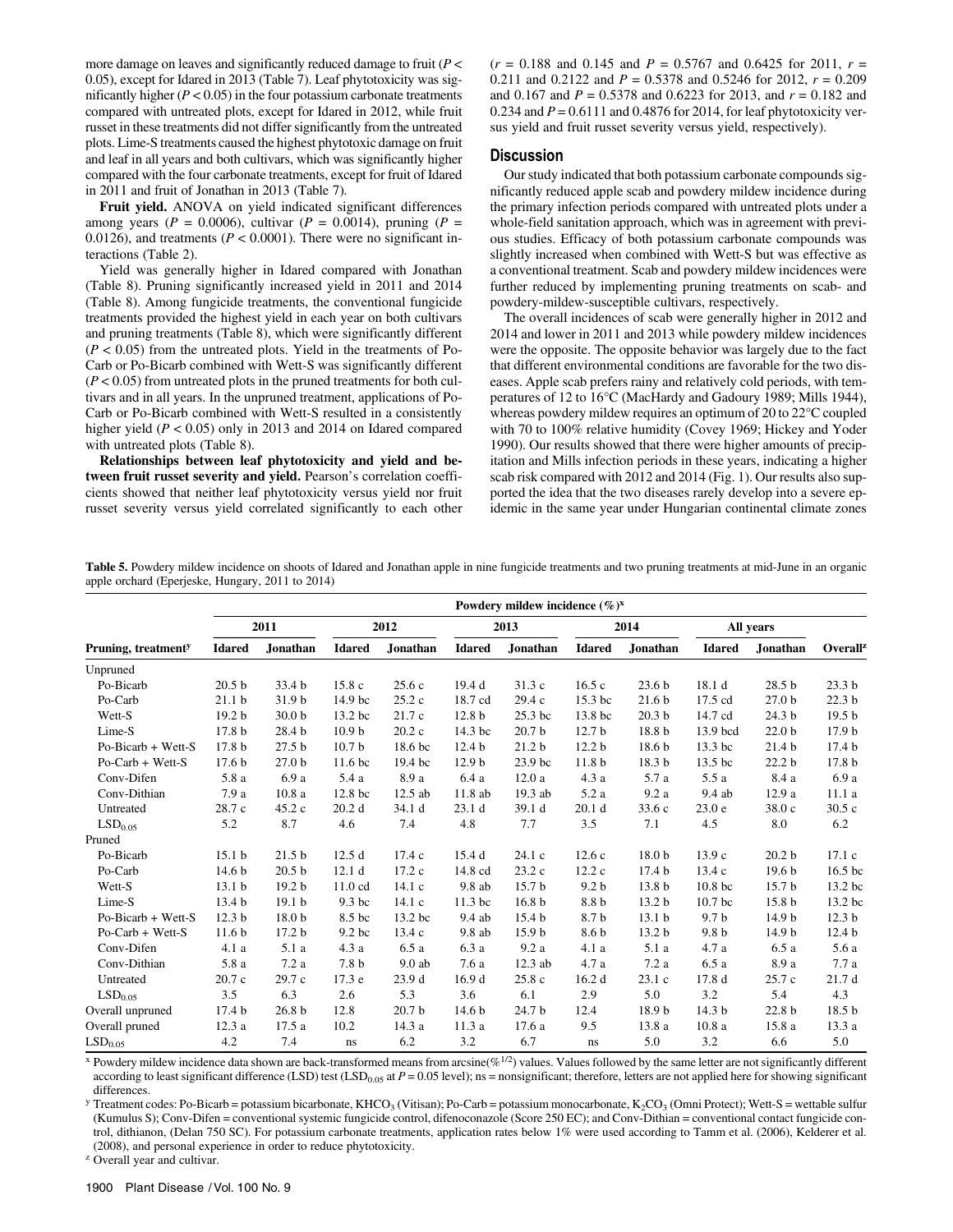(Tables 3 to 6) but one of them may become a key issue in a given year and need to be intensively controlled in organic orchards. However, this phenomenon was highly dependent on cultivar susceptibility to the disease. Cultivar susceptibility clearly indicated an epidemic fluctuation among years. In more rainy years (2012 and 2014), only scab caused a severe epidemic, and only on Idared, with a higher scab susceptibility. In dryer years (2011 and 2013), only powdery mildew became severe and only on Jonathan, with a higher mildew susceptibility. Both cultivars are highly appreciated by consumers; therefore, growers are forced to plant not only these but various cultivars in order to widen harvest period and fulfill consumer requirements. By doing so, growers can reduce harvest overload; however, the effectiveness of spray applications will be difficult to improve in the early season because repeated treatments must be done at least for one of the diseases. This phenomenon indicates that it is necessary to combine nonchemical options in order to effectively reduce primary inoculum sources of the two diseases. At present, this can only be done by pruning of primary inoculum sources of both diseases.

Our study indicated that pruning of the upper two-thirds of the shoots reduced incidence of both diseases on leaves and shoots of both cultivars. Previous research indicated that pruning of the upper two-thirds of the terminals can effectively reduce overwintering conidia of V. inaequalis (Holb 2005, 2008; Holb et al. 2004, 2005a,b). In addition, removal of infected terminals can also reduce powdery mildew incidence (Hickey and Yoder 1990; Holb 2014). However, this study was the first to consider jointly the effect of pruning on the two diseases under the same experimental conditions. For the growing practice, this means that not only the well-visible mildew-infected terminals should be removed during winter pruning but also the upper two-thirds of all terminals if leaf scab incidence reached the 40% threshold level in the previous autumn because this indicates a considerable number of overwintered conidia of V. inaequalis inside buds. However, the pruning treatments had a stronger effect on leaves than on fruit. This can be explained because pruning reduces the early inoculum sources associated with first green parts (leaves and flower sepals) in the buds (Hickey and Yoder 1990; Holb 2014) and, therefore, pruning may have only a delayed effect on the latersetting fruit. In addition, the disease reduction effect of pruning was nonsignificant in some years, especially for scab. The reason may be that fluctuating cold versus mild periods during winter critically reduced the viability of overwintered conidia in these years; therefore, these conidia caused only very few additional scab infections in the following early spring. As a consequence, the scab reduction potential of pruning could not be seen in such cases in pruned versus nonpruned treatments. Efficacy of pruning was also dependent on cultivar susceptibility for the two diseases. Scab reduction was stronger on scab-susceptible Idared due to removal of overwintered conidia of V. inaequalis, while the mildew reduction effect was stronger on the mildew-susceptible Jonathan due to the removal of overwintered mycelium of P. leucotricha.

Our study, in agreement with previous studies (Jamar et al. 2010; Kelderer et al. 2006, 2010; Tamm et al. 2004; Trapman 2008, 2009), indicated that Po-Bicarb treatments significantly reduced apple scab during the primary infection period compared with untreated plots. However, the reduction effect was lower in our study compared with the study of Mitre et al. (2009, 2010), which may be due to the use of different Po-Bicarb materials with different application rates and

Table 6. Powdery mildew incidence on fruit of Idared and Jonathan apple in nine fungicide treatments and two pruning treatments at mid-June in an organic apple orchard (Eperjeske, Hungary, 2011 to 2014)

|                      | Powdery mildew incidence $(\%)^{x}$ |                   |                  |                   |                  |                    |                   |                    |                   |                    |                   |
|----------------------|-------------------------------------|-------------------|------------------|-------------------|------------------|--------------------|-------------------|--------------------|-------------------|--------------------|-------------------|
|                      |                                     | 2011              |                  | 2012              |                  | 2013               |                   | 2014               |                   | All years          |                   |
| Pruning, treatmenty  | <b>Idared</b>                       | Jonathan          | <b>Idared</b>    | Jonathan          | <b>Idared</b>    | Jonathan           | <b>Idared</b>     | Jonathan           | <b>Idared</b>     | Jonathan           | Overallz          |
| Unpruned             |                                     |                   |                  |                   |                  |                    |                   |                    |                   |                    |                   |
| Po-Bicarb            | 15.1 <sub>d</sub>                   | 24.2 d            | 6.9a             | 12.3 a            | 8.5 bc           | 13.8 bc            | 10.0c             | 15.6d              | 10.2c             | 16.5 cd            | 13.4c             |
| Po-Carb              | $12.3 \text{ cd}$                   | 19.6 cd           | 6.1a             | 10.7a             | $7.2$ abc        | 11.4 abc           | 8.6 bc            | 13.2 cd            | 8.6 bc            | 13.7 <sub>bc</sub> | 11.2 abc          |
| Wett-S               | 11.2 bcd                            | 17.7 bcd          | 7.3a             | 13.1a             | 9.4c             | 15.4c              | 8.1 abc           | 12.6 bcd           | 9.0 <sub>bc</sub> | 14.7 bc            | 11.9 bc           |
| Lime-S               | 11.3 cd                             | $18.0 \text{ cd}$ | 7.0a             | 12.5a             | $6.7$ ab         | $11.3$ abc         | $7.3$ abc         | $10.7$ abcd        | 8.1 abc           | $13.1$ abc         | $10.6$ abc        |
| $Po-Bicarb + Wett-S$ | 8.8 abc                             | $14.0$ abc        | 6.5a             | 11.5a             | 5.9 abc          | $9.7$ abc          | $6.0$ ab          | $9.0$ abc          | $6.8$ abc         | $11.1$ abc         | $9.0$ abc         |
| $Po-Carb + Wett-S$   | $7.6$ abc                           | $12.1$ abc        | 5.0a             | 9.0 a             | 4.8 ab           | 8.1 ab             | 5.3 ab            | 7.8 ab             | 5.7 ab            | 9.3 ab             | $7.5$ ab          |
| Conv-Difen           | 5.5 a                               | 8.8 a             | 4.2a             | 7.4 a             | 4.2 a            | 6.5a               | 4.6a              | 6.6a               | 4.6a              | 7.3a               | 6.0a              |
| Conv-Dithian         | $6.3$ ab                            | 10.0ab            | 6.0a             | 10.7a             | 6.4 abc          | $10.5$ abc         | $5.0$ ab          | 7.8 ab             | 5.9 abc           | 9.8 ab             | 7.9 ab            |
| Untreated            | 20.1 e                              | 31.8 e            | 12.9 b           | 21.3 <sub>b</sub> | 13.6 d           | 22.7d              | 13.7 d            | 20.7 e             | 15.0 <sub>d</sub> | 24.1 d             | 19.5d             |
| LSD <sub>0.05</sub>  | 4.9                                 | 7.5               | 4.4              | 6.7               | 4.1              | 6.1                | 3.6               | 5.0                | 4.3               | 6.3                | 5.3               |
| Pruned               |                                     |                   |                  |                   |                  |                    |                   |                    |                   |                    |                   |
| Po-Bicarb            | 11.9d                               | 17.1 <sub>d</sub> | 5.5 a            | 8.2 ab            | 6.4 <sub>b</sub> | 10.2 <sub>bc</sub> | 7.2c              | 11.3c              | 7.7c              | 11.7c              | 9.7c              |
| Po-Carb              | 9.5 cd                              | 13.9 cd           | 4.9 a            | 7.2ab             | 5.4 ab           | $8.5$ abc          | 6.5 <sub>bc</sub> | 9.6 <sub>b</sub> c | 6.6 <sub>b</sub>  | 9.8 <sub>bc</sub>  | 8.2 bc            |
| Wett-S               | 8.8 bcd                             | 12.6 bcd          | 5.9 a            | 8.8 b             | 7.1 <sub>b</sub> | 11.6c              | 6.2 <sub>bc</sub> | 9.2 bc             | 7.0 <sub>bc</sub> | 10.5 <sub>bc</sub> | 8.8 bc            |
| Lime-S               | 8.8 bcd                             | $12.8$ bcd        | 5.7 a            | 8.4 ab            | $5.0$ ab         | $8.2$ abc          | $5.1$ abc         | 7.5 ab             | $6.1$ abc         | 9.2 bc             | $7.7$ abc         |
| $Po-Bicarb + Wett-S$ | $6.7$ abc                           | $9.8$ abc         | 5.1 a            | 7.7 ab            | 4.5 ab           | 7.3 abc            | 4.5 ab            | 6.7 ab             | 5.2 abc           | 7.9 abc            | $6.6$ abc         |
| $Po-Carb + Wett-S$   | 5.9 abc                             | 8.6 ab            | 4.1 a            | $6.0$ ab          | 3.6a             | $6.0$ ab           | 3.6a              | 5.6 a              | $4.3$ ab          | 6.6ab              | 5.5 ab            |
| Conv-Difen           | 4.4 a                               | 6.3 a             | 3.4a             | 5.0a              | 2.9a             | 4.8 a              | 3.0a              | 4.5 a              | 3.4a              | 5.1 a              | 4.3a              |
| Conv-Dithian         | $5.0$ ab                            | 7.0a              | 4.7 a            | 7.1ab             | $4.4$ ab         | $7.9$ abc          | 3.5a              | 5.7 a              | 4.4ab             | $6.9$ ab           | 5.7 ab            |
| Untreated            | 16.1 e                              | 22.4e             | 9.7 <sub>b</sub> | 14.4 c            | 10.2c            | 16.9d              | 9.6d              | 14.7 d             | 11.4 d            | 17.1 <sub>d</sub>  | 14.3 d            |
| LSD <sub>0.05</sub>  | 3.8                                 | 5.2               | 2.8              | 3.6               | 2.7              | 4.3                | 2.3               | 3.2                | 3.0               | 4.0                | 3.5               |
| Overall unpruned     | 10.9 <sub>b</sub>                   | 17.3 <sub>b</sub> | 6.9              | 12.1 <sub>b</sub> | 7.4              | 12.2 <sub>b</sub>  | 7.6 <sub>b</sub>  | 11.5 <sub>b</sub>  | 8.2 b             | 13.3 <sub>b</sub>  | 10.8 <sub>b</sub> |
| Overall pruned       | 8.6 a                               | 12.3a             | 5.4              | 8.1 a             | 5.5              | 9.0a               | 5.5 a             | 8.3 a              | 6.2 a             | 9.4a               | 7.9 a             |
| LSD <sub>0.05</sub>  | 2.2                                 | 4.7               | ns               | 3.7               | ns               | 3.1                | 2.0               | 3.0                | 1.9               | 3.7                | 2.7               |

<sup>x</sup> Powdery mildew incidence data shown are back-transformed means from arcsine(%1/2) values. Values followed by the same letter are not significantly different according to least significant difference (LSD) test (LSD<sub>0.05</sub> at  $P = 0.05$  level); ns = nonsignificant; therefore, letters are not applied here for showing significant differences.

y Treatment codes: Po-Bicarb = potassium bicarbonate, KHCO<sub>3</sub> (Vitisan); Po-Carb = potassium monocarbonate, K<sub>2</sub>CO<sub>3</sub> (Omni Protect); Wett-S = wettable sulfur (Kumulus S); Conv-Difen = conventional systemic fungicide control, difenoconazole (Score 250 EC); and Conv-Dithian = conventional contact fungicide control, dithianon, (Delan 750 SC). For potassium carbonate treatments, application rates below 1% were used according to Tamm et al. (2006), Kelderer et al. (2008), and personal experience in order to reduce phytotoxicity.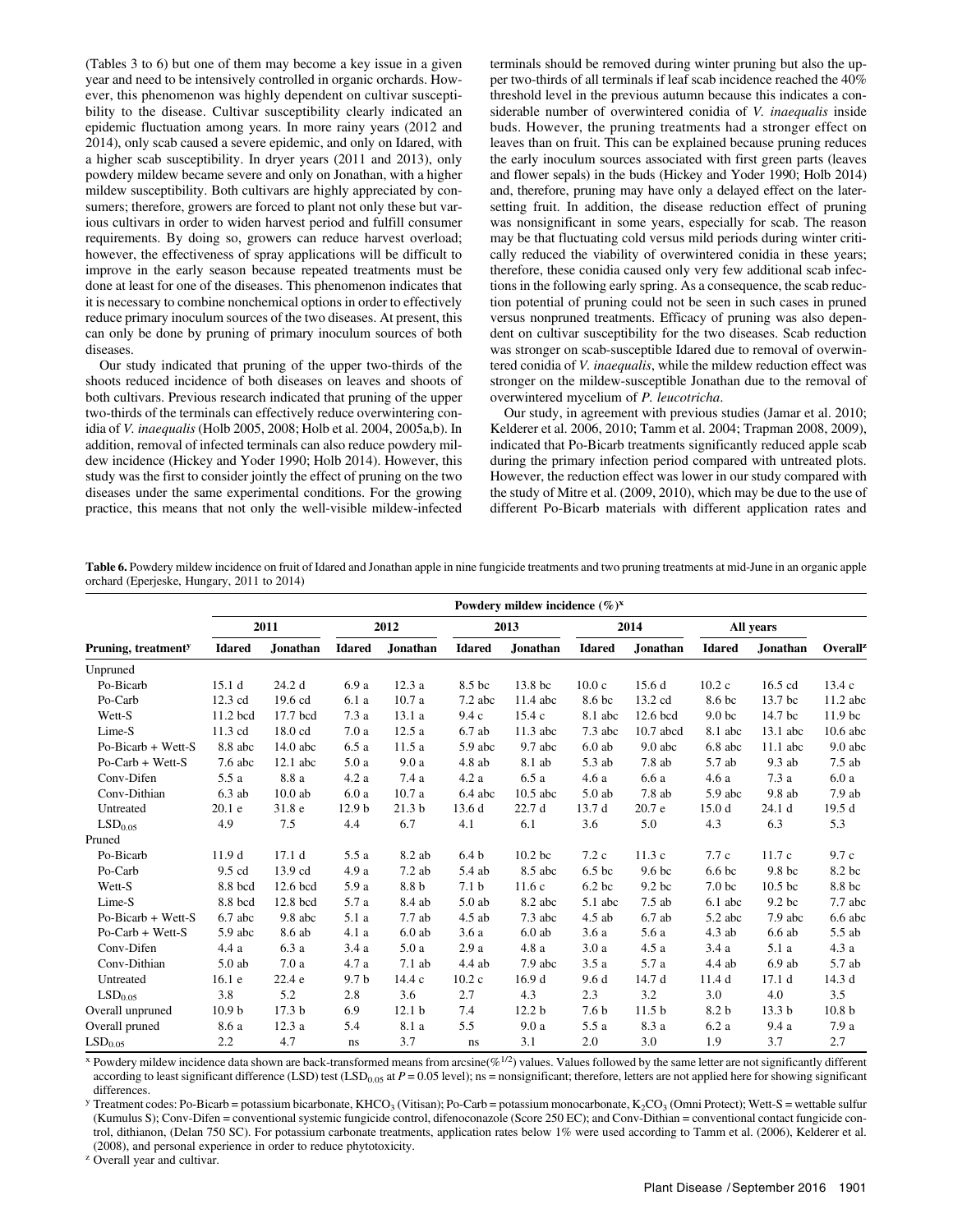frequencies in these studies. In our study, Po-Bicarb was as effective as elementary sulfur applied alone, in agreement with the studies of Tamm et al. (2006) and Jamar et al. (2010); and our study also confirmed an after-infection activity of this compound under field conditions, in agreement with previous studies of Hinze and Kunz (2010, 2012) and Milling et al. (2012). The after-infection activity of Po-Carb was demonstrated only under in vitro (Schulze and Schönherr 2003) and limited in vivo (Kunz et al. 2008) experimental conditions. However, our study also demonstrated the after-infection activity of Po-Carb under field conditions, not only alone but also in combination with Wett-S against apple scab. Overall, the efficacy of after-infection applications of both potassium carbonate compounds used alone was at least as good as elementary sulfur; therefore, we suggest that carbonates can replace the sulfur compound in order to reduce harmful effects on predatory mites. Some studies (Heijne et al. 2007; Mitre et al. 2009, 2010; Tamm et al. 2006) suggested that Po-Bicarb can be as effective as copper or Lime-S but detailed comparative studies were not done previously. In our study, only Lime-S was tested because Lime-S has considerable postinfection activity under field conditions in contrast with copper fungicides. Because copper is restricted or banned in several European countries and, therefore, used only as early spring or late autumn sprays (Holb 2009; Holb and Heijne 2001; Holb et al. 2003), its inclusion was not deemed useful. Our study clearly indicated that carbonate compounds alone cannot replace Lime-S against apple scab based on their lower efficacy. However, our study showed that both potassium carbonate compounds in combination with Wett-S were as effective as Lime-S (Tables 3 and 4); as a consequence, they may replace Lime-S under drier Central European climate conditions, too, as was suggested under different climate conditions (Kelderer et al.

2010; Philion and Joubert 2015). In addition, full or partial replacement of Lime-S with potassium carbonates is also supported by the fact that phytotoxicity and environmental risk features of potassium carbonates are significantly better than either copper or Lime-S (Jamar et al. 2008; Slatnar et al. 2012).

Results of this study on Po-Bicarb also showed a significant reduction in apple powdery mildew incidence, in agreement with the results of Jamar and Lateur (2007) and Milling et al. (2012). Under Romanian conditions, Mitre et al. (2009, 2010) proved not only that Po-Bicarb alone reduced powdery mildew incidence but also that its efficacy was similar to other approved compounds in organic production. Our study showed that efficacy of potassium carbonates in combination with Wett-S was better than carbonates applied alone and, to some extent, their efficacy on fruit was close to the conventional contact fungicide (Table 6). It is likely that there was an additive effect of using Po-Bicarb and Wett-S together against powdery mildew which resulted in an increased efficacy of Po-Bicarb. Apart from the direct control effect of Po-Bicarb on powdery mildews, this compound also acts as a potassium fertilizer, which decreases shoot susceptibility to powdery mildew. Sulfur, as a combination partner, also has direct killing effect on powdery mildew fungus (Wenneker and Kanne 2010). Previous studies are not available on the field activity of Po-Carb against apple powdery mildew but our study showed a similar efficacy of monocarbonate to the bicarbonate compound. According to our experience, the use of a mono- or bicarbonate compound can reduce the use of other organically approved compounds, especially sulfur, by at least 50% (I. J. Holb, unpublished). Because sulfur has good control efficacy against powdery mildew, the elimination of this compound can critically increase epidemic risk of this disease in organic production, especially on

| Table 7. Phytotoxicity index of leaves and fruit in June on Idared and Jonathan apple in nine fungicide treatments (Eperjeske, Hungary, 2011 to 2014) |  |  |  |  |
|-------------------------------------------------------------------------------------------------------------------------------------------------------|--|--|--|--|
|-------------------------------------------------------------------------------------------------------------------------------------------------------|--|--|--|--|

|                        | Phytotoxicity index <sup>x</sup> |                  |                   |                  |                   |                  |                   |                  |                   |                  |                  |
|------------------------|----------------------------------|------------------|-------------------|------------------|-------------------|------------------|-------------------|------------------|-------------------|------------------|------------------|
|                        |                                  | 2011             |                   | 2012             |                   | 2013             |                   | 2014             |                   | All years        | Overallz         |
| Plant part, treatmenty | <b>Idared</b>                    | Jonathan         | <b>Idared</b>     | Jonathan         | <b>Idared</b>     | Jonathan         | <b>Idared</b>     | Jonathan         | <b>Idared</b>     | Jonathan         |                  |
| Leaves                 |                                  |                  |                   |                  |                   |                  |                   |                  |                   |                  |                  |
| Po-Bicarb              | 1.8 <sub>b</sub>                 | 1.9 <sub>b</sub> | 2.1 <sub>bc</sub> | $1.9 \text{ cd}$ | 2.0 <sub>bc</sub> | 1.9 <sub>b</sub> | 2.0 <sub>b</sub>  | 1.8 <sub>b</sub> | 2.0 <sub>b</sub>  | 1.8 <sub>b</sub> | 1.9 <sub>b</sub> |
| Po-Carb                | 1.8 <sub>b</sub>                 | 1.8 <sub>b</sub> | 1.7 <sub>bc</sub> | 1.7c             | 2.4c              | 2.0 <sub>b</sub> | 1.9 <sub>b</sub>  | 1.9 <sub>b</sub> | 1.9 <sub>b</sub>  | 1.8 <sub>b</sub> | 1.9 <sub>b</sub> |
| Wett-S                 | 1.9 <sub>b</sub>                 | 1.8 <sub>b</sub> | 1.8 <sub>bc</sub> | 1.7c             | 1.8 <sub>b</sub>  | 1.8 <sub>b</sub> | 1.9 <sub>b</sub>  | 1.8 <sub>b</sub> | 1.8 <sub>b</sub>  | 1.7 <sub>b</sub> | 1.8 <sub>b</sub> |
| Lime-S                 | 3.2c                             | 3.1c             | 3.8d              | 3.6e             | 3.4d              | 3.1c             | 3.3c              | 3.7c             | 3.4c              | 3.3c             | 3.4c             |
| $Po-Bicarb + Wett-S$   | 2.2 <sub>b</sub>                 | 2.1 <sub>b</sub> | 2.3c              | 2.2d             | 2.3c              | 2.2 <sub>b</sub> | 1.9 <sub>b</sub>  | 1.8 <sub>b</sub> | 2.2 <sub>b</sub>  | 2.1 <sub>b</sub> | 2.1 <sub>b</sub> |
| $Po-Carb + Wett-S$     | 2.2 <sub>b</sub>                 | 2.1 <sub>b</sub> | 2.3c              | 2.2d             | 2.3c              | 1.9 <sub>b</sub> | 2.0 <sub>b</sub>  | 1.7 <sub>b</sub> | 2.2 <sub>b</sub>  | 2.0 <sub>b</sub> | 2.1 <sub>b</sub> |
| Conv-Difen             | 0.7a                             | 0.6a             | 0.9a              | $0.7$ ab         | 1.0a              | 0.8a             | 0.7a              | 0.3a             | 0.8a              | 0.6a             | 0.7a             |
| Conv-Dithian           | 0.6a                             | 0.5a             | 0.6a              | 0.4a             | 0.9a              | 0.7a             | 0.7a              | 0.5a             | 0.7a              | 0.5a             | 0.6a             |
| Untreated              | 1.0a                             | 1.0a             | $1.3$ ab          | 1.1 <sub>b</sub> | 1.2a              | 1.1a             | 0.9a              | 0.8a             | 1.1a              | 1.0a             | 1.1a             |
| LSD <sub>0.05</sub>    | 0.7                              | 0.7              | 0.7               | 0.4              | 0.5               | 0.6              | 0.4               | 0.5              | 0.6               | 0.6              | 0.5              |
| Fruit                  |                                  |                  |                   |                  |                   |                  |                   |                  |                   |                  |                  |
| Po-Bicarb              | 3.8c                             | 3.7 <sub>b</sub> | 3.0c              | 3.1 <sub>b</sub> | 3.5 <sub>b</sub>  | 3.5 bc           | 3.1c              | 2.8 <sub>b</sub> | 3.3c              | 3.3 <sub>b</sub> | 3.3 <sub>b</sub> |
| Po-Carb                | 3.3c                             | 3.4 <sub>b</sub> | 3.2c              | 2.7 <sub>b</sub> | 3.8 <sub>b</sub>  | 4.0 cd           | 3.7c              | 3.7 <sub>b</sub> | 3.6c              | 3.5 <sub>b</sub> | 3.5 <sub>b</sub> |
| Wett-S                 | 3.7c                             | 4.0 <sub>b</sub> | 2.7 bc            | 2.9 <sub>b</sub> | 3.3 <sub>b</sub>  | 3.8 bcd          | 3.0c              | 2.6 <sub>b</sub> | 3.2c              | 3.3 <sub>b</sub> | 3.2 <sub>b</sub> |
| Lime-S                 | 5.1 <sub>d</sub>                 | 5.2 c            | 4.8 d             | 5.1c             | 5.0c              | 4.7 d            | 4.8d              | 5.2c             | 4.9 d             | 5.0c             | 5.0c             |
| $Po-Bicarb + Wett-S$   | 3.2 bc                           | 3.5 <sub>b</sub> | 2.8 <sub>bc</sub> | 2.9 <sub>b</sub> | 3.8 <sub>b</sub>  | $4.0 \text{ cd}$ | 3.3c              | 3.5 <sub>b</sub> | 3.3c              | 3.5 <sub>b</sub> | 3.4 <sub>b</sub> |
| $Po-Carb + Wett-S$     | $4.1 \text{ cd}$                 | 3.9 <sub>b</sub> | 3.4c              | 3.1 <sub>b</sub> | 3.7 <sub>b</sub>  | 3.5 bc           | 3.1c              | 2.9 <sub>b</sub> | 3.6c              | 3.3 <sub>b</sub> | 3.5 <sub>b</sub> |
| Conv-Difen             | $2.1$ ab                         | 1.6a             | 1.6ab             | 1.2a             | 1.8a              | 1.4a             | 1.9ab             | 1.3a             | 1.9ab             | 1.4a             | 1.6a             |
| Conv-Dithian           | 1.8a                             | 1.9a             | 1.3a              | 1.1a             | 2.0a              | 1.8a             | 1.3a              | 0.8a             | 1.6a              | 1.4a             | 1.5a             |
| Untreated              | 3.0 <sub>bc</sub>                | 3.3 <sub>b</sub> | 2.8 <sub>bc</sub> | 2.7 <sub>b</sub> | $2.9$ ab          | 2.9 <sub>b</sub> | 2.8 <sub>bc</sub> | 3.1 <sub>b</sub> | 2.8 <sub>bc</sub> | 3.0 <sub>b</sub> | 2.9 <sub>b</sub> |
| LSD <sub>0.05</sub>    | 1.1                              | 1.1              | 1.2               | 1.2              | 1.1               | 0.9              | 1.0               | 1.2              | 1.1               | 1.2              | 1.1              |
| Overall leaf           | 1.7a                             | 1.6a             | 1.8a              | 1.7a             | 1.9a              | 1.7a             | 1.7a              | 1.6a             | 1.8a              | 1.7a             | 1.7a             |
| Overall fruit          | 3.3 <sub>b</sub>                 | 3.4 <sub>b</sub> | 2.8 <sub>b</sub>  | 2.7 <sub>b</sub> | 3.3 <sub>b</sub>  | 3.3 <sub>b</sub> | 3.0 <sub>b</sub>  | 2.9 <sub>b</sub> | 3.1 <sub>b</sub>  | 3.1 <sub>b</sub> | 3.1 <sub>b</sub> |
| LSD <sub>0.05</sub>    | 1.1                              | 1.0              | 0.9               | 0.8              | 1.0               | 0.9              | 0.9               | 1.0              | 0.9               | 1.0              | 1.0              |

x Values followed by the same letter are not significantly different according to least significant difference (LSD) test (LSD<sub>0.05</sub> at  $P = 0.05$  level); ns = nonsignificant; therefore, letters are not applied here for showing significant differences.

y Treatment codes: Po-Bicarb = potassium bicarbonate, KHCO<sub>3</sub> (Vitisan); Po-Carb = potassium monocarbonate, K<sub>2</sub>CO<sub>3</sub> (Omni Protect); Wett-S = wettable sulfur (Kumulus S); Conv-Difen = conventional systemic fungicide control, difenoconazole (Score 250 EC); and Conv-Dithian = conventional contact fungicide control, dithianon, (Delan 750 SC). For potassium carbonate treatments, application rates below 1% were used according to Tamm et al. (2006), Kelderer et al. (2008), and personal experience in order to reduce phytotoxicity.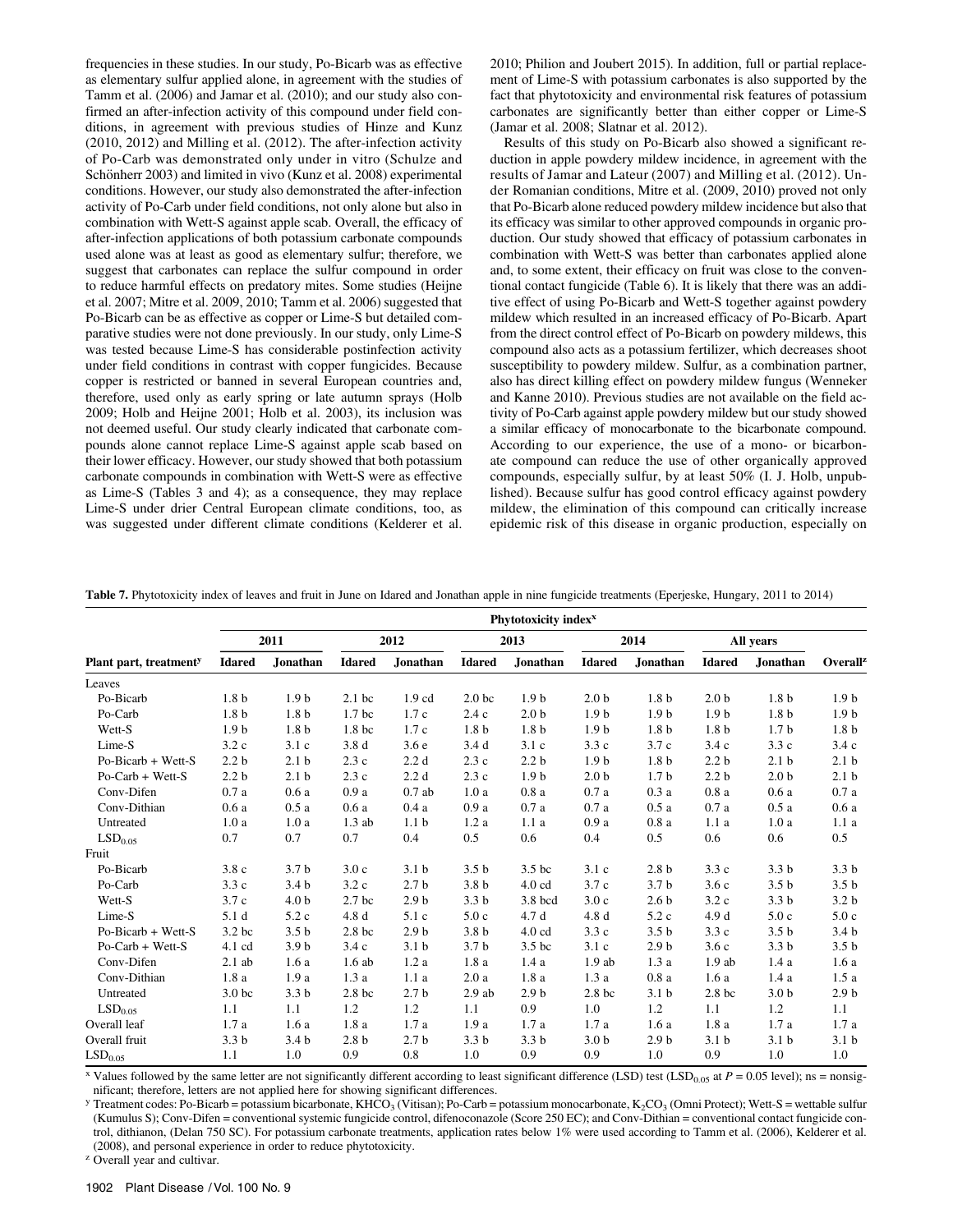mildew-susceptible cultivars such as on Jonathan. However, reduced use of sulfur due to partial replacement with potassium carbonate compounds can effectively decrease the harmful effects of sulfur on predatory mites without reducing the efficacy of the overall powdery mildew control.

In this study, neither Po-Carb nor Po-Bicarb treatments below 1% dosages caused considerable phytotoxicity on leaf and fruit, in agreement with previous studies (Jamar et al. 2010; Mitre et al. 2010; Slatnar et al. 2012; Tamm et al. 2006; Trapman 2008). However, higher dosage of Po-Bicarb (above 1%) showed 3 to 6% fruit russet in previous studies (Jamar et al. 2008). In this study, we evaluated phytotoxic effects not only for Po-Bicarb but also for Po-Carb applied alone or in combination with Wett-S. Overall, our study indicates that both Po-Carb and Po-Bicarb in combination with sulfur are viable options in organic disease management, based on both phytotoxicity and efficacy issues.

Potassium carbonate treatments increased yield significantly in years with more precipitation (Table 8). In previous studies, Jamar et al. (2008, 2010) also confirmed an increase of apple yield in Po-Bicarb treatments compared with untreated plots. In addition, Slatnar et al. (2012) reported an increase in fruit mass and of some phenolic compounds of fruit for 'Braeburn' in Po-Bicarb treatments compared with untreated plots. Our study provided new data that yield significantly increased in the treatments of Po-Carb or Po-Bicarb combined with Wett-S in all years for both cultivars compared with untreated plots when pruning treatments and a whole-field sanitation practice were also performed. However, pruning alone (i.e., in the untreated plots) was not able to significantly increase yield because, in these cases, disease levels were high. As soon as fungicide treatments reduced the disease level, the yield-increasing potential of pruning could be visible; for example, pruning promoted spray penetration and foliage drying inside the tree canopy (Holb 2005). Pruning also influences vegetative versus generative balance of the tree but, in our study, only a weak pruning was performed because the upper third of the 1-year-old shoots was removed, which caused negligible effect on this tree balance.

In summary, none of the potassium carbonate treatments were as effective as the conventional fungicide treatments but they significantly reduced apple scab and powdery mildew under pruning treatments compared with untreated plots. These treatments also caused low phytotoxicity, and they were able to increase fruit yield to some extent compared with the untreated plots. Overall, both carbonate compounds (under 1% dosage) in combination with a reduced use of Wett-S can be suggested for practical use because they provided low phytotoxicity risk and good powdery mildew control as well as increased yield in combined pruning treatments. Because the use of copper and Lime-S is restricted or banned in several countries for plant protection, Po-Carb or Po-Bicarb in combination with Wett-S and integration with pruning and whole-orchard sanitation treatments can be an environmentally safe and viable option for both scab and powdery mildew control in organic apple production. Our results clearly implied that an improved integrated control strategy is essential for scab and powdery mildew control in organic apple production. Other control methods (e.g., more effective biocontrol agents and inducers of systemic acquired resistance) in combination with sanitation, cultivar selection, or fungicide applications may provide even more adequate disease control in organic apple production.

Table 8. Yield of Idared and Jonathan apple in nine fungicide treatments and two pruning treatments at mid-June in an organic apple orchard (Eperjeske, Hungary, 2011 to 2014)

|                      | Yield of apple (kg tree <sup><math>-1</math></sup> ) <sup>x</sup> |                   |                   |                   |                    |                   |                   |                   |                   |                   |                   |
|----------------------|-------------------------------------------------------------------|-------------------|-------------------|-------------------|--------------------|-------------------|-------------------|-------------------|-------------------|-------------------|-------------------|
|                      | 2011                                                              |                   |                   | 2012              |                    | 2013              |                   | 2014              |                   | All years         |                   |
| Pruning, treatmenty  | <b>Idared</b>                                                     | Jonathan          | <b>Idared</b>     | Jonathan          | <b>Idared</b>      | Jonathan          | <b>Idared</b>     | Jonathan          | <b>Idared</b>     | Jonathan          | Overallz          |
| Unpruned             |                                                                   |                   |                   |                   |                    |                   |                   |                   |                   |                   |                   |
| Po-Bicarb            | 14.6 ab                                                           | 12.8 a            | 12.4 ab           | 10.4a             | 18.4 ab            | 16.1 ab           | 12.7 ab           | 11.5 ab           | 14.5 ab           | 12.7 ab           | 13.6 ab           |
| Po-Carb              | 15.8 ab                                                           | 13.7a             | 13.4 ab           | 11.3a             | 17.3 ab            | 15.2 ab           | 11.4 ab           | 12.4 ab           | 14.5 ab           | $13.2$ ab         | 13.8 ab           |
| Wett-S               | 15.9 ab                                                           | 13.9a             | 14.2 ab           | 11.7 a            | 19.2 ab            | 16.8 ab           | 12.6 ab           | 12.1 ab           | 15.5 ab           | 13.6 ab           | 14.5 ab           |
| Lime-S               | 17.5 ab                                                           | 15.5a             | 15.5 ab           | 12.8 a            | 19.1 ab            | 17.2 ab           | 14.1 b            | 13.5 <sub>b</sub> | $16.5$ ab         | 14.7 ab           | 15.6 ab           |
| $Po-Bicarb + Wett-S$ | 17.7 ab                                                           | 15.6a             | 16.5 <sub>b</sub> | 13.7 a            | 19.3 <sub>b</sub>  | 16.9 ab           | 14.6 <sub>b</sub> | 13.2 ab           | 17.0 <sub>b</sub> | 14.9 ab           | 15.9 ab           |
| $Po-Carb + Wett-S$   | 18.1 b                                                            | 15.9 a            | 14.7 ab           | 12.6a             | 21.3 <sub>b</sub>  | 18.7 bc           | 14.3 b            | 13.5 <sub>b</sub> | 17.1 <sub>b</sub> | 15.2 <sub>b</sub> | 16.1 <sub>b</sub> |
| Conv-Difen           | 26.7c                                                             | 23.4 <sub>b</sub> | 22.7c             | 20.7 <sub>b</sub> | 28.2 c             | 24.8 cd           | 25.8 c            | 24.1 c            | 25.8 c            | 23.3c             | 24.5 c            |
| Conv-Dithian         | 25.3 c                                                            | 22.2 <sub>b</sub> | 24.3 c            | 20.8 <sub>b</sub> | 30.4 c             | 26.7d             | 23.7 c            | 22.1c             | 25.9c             | 22.9c             | 24.4 c            |
| Untreated            | 12.2a                                                             | 10.7a             | 10.3a             | 8.9 a             | 13.1a              | 11.9 a            | 8.7 a             | 7.6 a             | 11.1 a            | 9.8 a             | 10.4a             |
| LSD <sub>0.05</sub>  | 5.8                                                               | 5.4               | 6.1               | 4.9               | 6.1                | 6.1               | 5.3               | 5.6               | 5.8               | 5.3               | 5.6               |
| Pruned               |                                                                   |                   |                   |                   |                    |                   |                   |                   |                   |                   |                   |
| Po-Bicarb            | $16.6$ ab                                                         | 13.4 a            | 13.3 ab           | 14.3 abc          | 18.1 b             | 18.0 <sub>b</sub> | 15.2 ab           | 12.4 ab           | 15.8 ab           | 14.5 ab           | 15.2 ab           |
| Po-Carb              | 18.6 ab                                                           | 16.7 ab           | 14.2 ab           | 14.5 abc          | 17.2 ab            | 17.6 ab           | 13.6 ab           | 12.1 ab           | 15.9 ab           | 15.2 ab           | 15.6 ab           |
| Wett-S               | 18.0 ab                                                           | $17.6$ ab         | 15.2 ab           | 15.7 bc           | 19.1 <sub>b</sub>  | 19.3 bc           | 14.9 ab           | 12.3 ab           | 16.8 ab           | $16.2$ ab         | 16.5 ab           |
| Lime-S               | $20.1$ ab                                                         | 19.2 <sub>b</sub> | 16.8 bc           | 12.4 ab           | 19.8 bc            | 19.3 bc           | 16.8 <sub>b</sub> | 15.2 <sub>b</sub> | 18.4 b            | 16.5 <sub>b</sub> | 17.4 <sub>b</sub> |
| $Po-Bicarb + Wett-S$ | 20.4 <sub>b</sub>                                                 | 19.3 <sub>b</sub> | 17.2 bc           | 16.7 cd           | 19.9 <sub>bc</sub> | 19.1 <sub>b</sub> | 17.4 <sub>b</sub> | 15.8 b            | 18.7 <sub>b</sub> | 17.7 <sub>b</sub> | 18.2 b            |
| $Po-Carb + Wett-S$   | 20.9 <sub>b</sub>                                                 | 19.4 <sub>b</sub> | 15.5 <sub>b</sub> | 15.8 bc           | 22.0 <sub>bc</sub> | 22.3 bcd          | 17.2 <sub>b</sub> | 16.1 <sub>b</sub> | 18.9 b            | 18.4 <sub>b</sub> | 18.6 b            |
| Conv-Difen           | 30.0c                                                             | 26.5c             | 20.4 cd           | 20.1 de           | 24.7 cd            | 24.3 cd           | 30.1c             | 26.5c             | 26.3c             | 24.4 c            | 25.3c             |
| Conv-Dithian         | 30.2c                                                             | 27.3c             | 22.5d             | 21.1 e            | 28.2 d             | 25.4 d            | 28.4 c            | 23.4 c            | 27.3 c            | 24.3 c            | 25.8 c            |
| Untreated            | 14.2 a                                                            | 12.7 a            | 11.4 a            | 10.6a             | 12.6a              | 12.5a             | 10.3a             | 8.5 a             | 12.1 a            | 11.1 a            | 11.6 a            |
| LSD <sub>0.05</sub>  | 5.9                                                               | 5.3               | 4.0               | 4.2               | 5.3                | 5.1               | 5.5               | 5.7               | 5.3               | 5.1               | 5.2               |
| Overall unpruned     | 18.2 a                                                            | 15.9a             | 15.9              | 13.6              | 20.7               | 18.3              | 15.3 a            | 14.4              | 17.5              | 15.6              | 16.6              |
| Overall pruned       | 21.0 <sub>b</sub>                                                 | 19.1 <sub>b</sub> | 16.3              | 15.7              | 20.2               | 19.7              | 18.2 b            | 15.8              | 18.9              | 17.6              | 18.3              |
| LSD <sub>0.05</sub>  | 2.7                                                               | 3.1               | ns                | ns                | ns                 | ns                | 2.8               | ns                | ns                | ns                | ns                |

x Values followed by the same letter are not significantly different according to least significant difference (LSD) test (LSD<sub>0.05</sub> at  $P = 0.05$  level); ns = nonsignificant; therefore, letters are not applied here for showing significant differences.

y Treatment codes: Po-Bicarb = potassium bicarbonate, KHCO<sub>3</sub> (Vitisan); Po-Carb = potassium monocarbonate, K<sub>2</sub>CO<sub>3</sub> (Omni Protect); Wett-S = wettable sulfur (Kumulus S); Conv-Difen = conventional systemic fungicide control, difenoconazole (Score 250 EC); and Conv-Dithian = conventional contact fungicide control, dithianon, (Delan 750 SC). For potassium carbonate treatments, application rates below 1% were used according to Tamm et al. (2006), Kelderer et al. (2008), and personal experience in order to reduce phytotoxicity.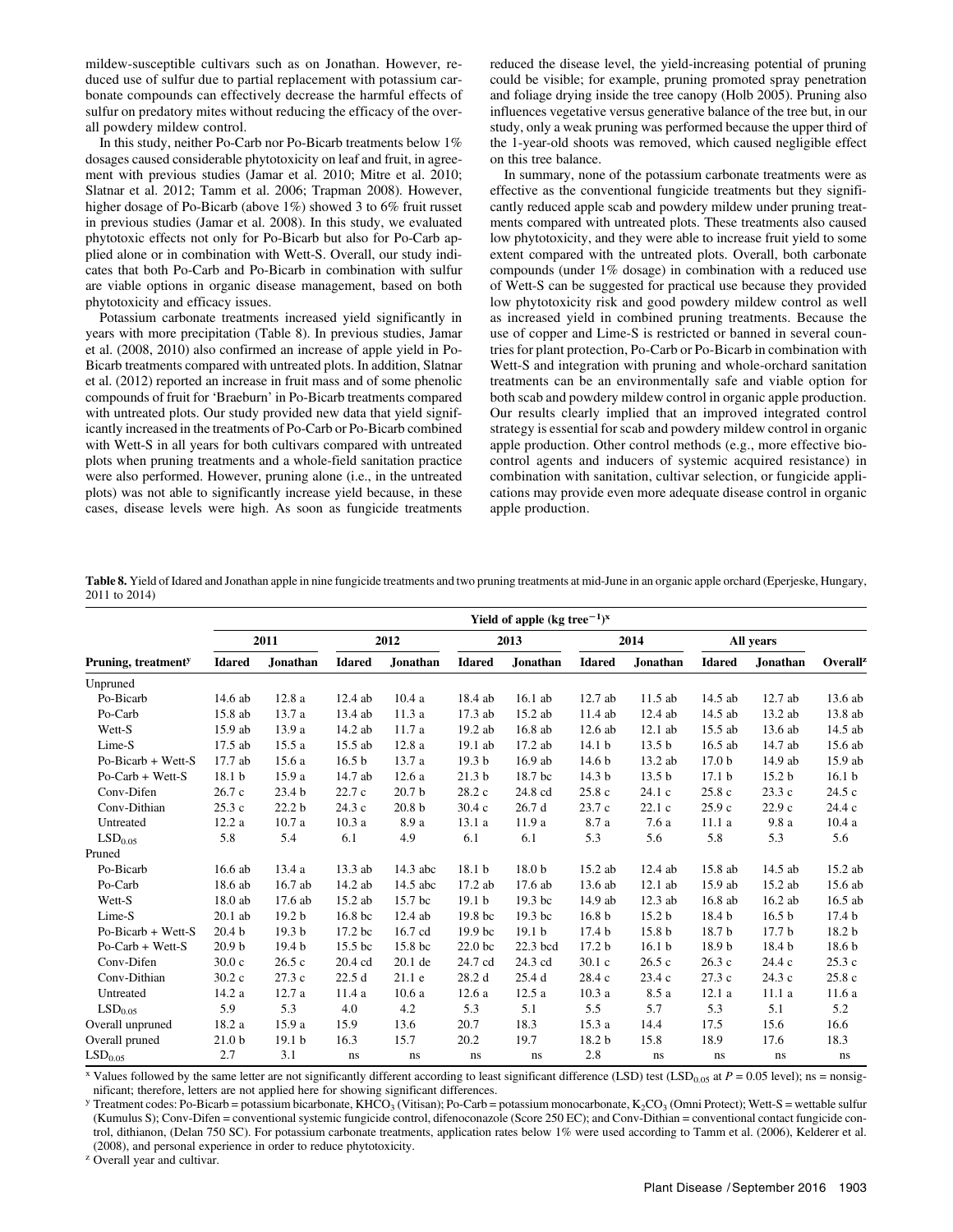#### Acknowledgments

We thank F. Abonyi (Abonyi Ltd., Eperjeske), and J. Holb, Sr. for their excellent cooperation in treatment set-up and field assessments. This work was partly supported by the Hungarian Scientific Research Fund (K78399 and K108333), by the NKTH-OM-00227/2008, by the EU7 PURE programme, by a János Bolyai Research Fellowship awarded to I. J. Holb, and by the European Union and the State of Hungary, co-financed by the European Social Fund in the framework of TÁMOP-4.2.4.A/ 2-11/1-2012-0001 'National Excellence Program' under project number A2-SZJ-TOK-13-0061.

#### Literature Cited

- Andrews, J. H., O'Mara, J. K., and McManus, P. S. 2001. Methionine-riboflavin and potassium bicarbonate-polymer sprays control apple flyspeck and sooty blotch. Online publication. Plant Health Prog. doi:10.1094/PHP-2001-0706- 01-RS
- Anonymous 1997a. Standards for Organic Production. Association for Hungarian Organic Production, Budapest.
- Anonymous 1997b. Guideline for the efficacy evaluation of plant products: Phytotoxicity assessment. Eur. Mediterr. Plant Prot. Org. 135:31-36.
- Anonymous 1998. Basic Standards for Organic Production and Processing. Tholey-Theley Press, New York.
- Anonymous 2009. The IFOAM Norms for Organic Production and Processing: Corrected Version 2009. Tholey-Theley Press, New York.
- Babadoost, M., Gleason, M. L., McManus, P. S., and Helland, S. J. 2004. Evaluation of a wetness-based warning system and reduced-risk fungicides for management of sooty blotch and flyspeck of apple. HortTechnology 14: 27-33.
- Carisse, O., Philion, V., Rolland, D., and Bernier, J. 2000. Effect of fall application of fungal antagonists on spring ascospore production of the apple scab pathogen, Venturia inaequalis. Phytopathology 90:31-37.
- Covey, P. R. 1969. Effect of extreme cold on the overwintering of Podosphaera leucotricha. Plant Dis. Rep. 53:710-711.
- Cromwell, M. L., Berkett, L. P., Darby, H. M., and Ashikaga, T. 2011. Alternative organic fungicides for apple scab management and their non-target effects. HortScience 46:1254-1259.
- Gessler, C., Patocchi, A., Sansavini, S., Tartarini, S., and Gianfranceschi, L. 2006. Venturia inaequalis resistance in apple. Crit. Rev. Plant Sci. 25:473-503.
- Gomez, C., Brun, L., Chauffour, D., and De Le Vallée, D. 2007. Effect of leaf litter management on scab development in an organic apple orchard. Agric. Ecosyst. Environ. 118:249-255.
- Hamilton, J. M. 1931. Studies of fungicidal action of certain dust and sprays in the control of apple scab. Phytopathology 21:445-523.
- Heijne, B., de Jong, P. F., Lindhard Pedersen, H., Paaske, K., Bengtsson, M., and Hockenhull, J. 2007. Field efficacy of new compounds to replace copper for scab control in organic apple production. Pages 249-253 in: Proc. 3rd Int. Congr. Eur. Integrated Project Quality Low Input Food, Hohenheim, Germany.
- Hickey, K. D., and Yoder, K. S. 1990. Powdery mildew. Pages 9-10 in: Compendium of Apple and Pear Diseases. A. L. Jones and H. S. Aldwinckle, eds. American Phytopathological Society, St. Paul, MN.
- Hinze, M., and Kunz, S. 2010. Screening of biocontrol agents for their efficacy against apple scab. Pages 38-44 in: Proc. 14th Int. Conf. Cult. Tech. Phytopathol. Prob. Organic Fruit-Grow. Vitic. Weinsberg, Germany.
- Hinze, M., and Kunz, S. 2012. Carbonates for apple scab control. IOBC WPRS Bull. 84:157-161.
- Holb, I. J. 2005. Effect of pruning on apple scab in organic apple production. Plant Dis. 89:611-618.
- Holb, I. J. 2006. Effect of six sanitation treatments on leaf decomposition, ascospore production of Venturia inaequalis and scab incidence in integrated and organic apple orchards. Eur. J. Plant Pathol. 115:293-307.
- Holb, I. J. 2007. Effect of four non-chemical sanitation treatments on leaf infection by Venturia inaequalis in organic apple orchards. Eur. J. Hortic. Sci. 71:60-65.
- Holb, I. J. 2008. Timing of first and last sprays against apple scab combined with leaf removal and pruning in organic apple production. Crop Prot. 27: 814-822.
- Holb, I. J. 2009. Fungal disease management in environmentally friendly apple production—A review. Pages 219-293 in: Climate Change, Intercropping, Pest Control and Beneficial Microorganisms. E. Lichtfouse, ed. Sustainable Agriculture Reviews, Vol. 2. Springer, Dordrecht, Netherlands.
- Holb, I. J. 2014. Apple powdery mildew caused by Podosphaera leucotricha: Some aspects of disease management. Int. J. Hortic. Sci. 20:29-33.
- Holb, I. J., de Jong, P. F., and Heijne, B. 2003. Efficacy and phytotoxicity of lime sulphur in organic apple production. Ann. Appl. Biol. 142:225-233.
- Holb, I. J., and Heijne, B. 2001. Evaluating primary scab control in organic apple production. Gartenbauwissenschaft 66:254-261.
- Holb, I. J., Heijne, B., and Jeger, M. J. 2004. Overwintering of conidia of Venturia inaequalis and the contribution to early epidemics of apple scab. Plant Dis. 88: 751-757.
- Holb, I. J., Heijne, B., and Jeger, M. J. 2005a. The widespread occurrence of overwintered conidial inoculum of Venturia inaequalis on shoots and buds in organic and integrated apple orchards across the Netherlands. Eur. J. Plant Pathol. 111:157-168.
- Holb, I. J., Heijne, B., Withagen, J. C. M., Gáll, J. M., and Jeger, M. J. 2005b. Analysis of summer epidemic progress of apple scab at different apple production systems in the Netherlands and Hungary. Phytopathology 95: 1001-1020.
- Ilhan, K., Arslan, U., and Karabulut, O. A. 2006. The effect of sodium bicarbonate alone or in combination with a reduced dose of tebuconazole on the control of apple scab. Crop Prot. 25:963-967.
- Jamar, L., and Lateur, M. 2007. Strategies to reduce copper use in organic apple production. Acta Hortic. 737:113-120.
- Jamar, L., Lefrancq, B., Fassotte, C., and Lateur, M. 2008. A during-infection spray strategy using sulphur compounds, copper, silicon and a new formulation of potassium bicarbonate for primary scab control in organic apple production. Eur. J. Plant Pathol. 122:481-493.
- Jamar, L., Lefrancq, B., and Lateur, M. 2007. Control of apple scab (Venturia inaequalis) with bicarbonate salts under controlled environment. J. Plant Dis. Prot. 114:221-227.
- Jamar, L., Pahaut, B., and Lateur, M. 2010. A low input strategy for scab control in organic apple production. Acta Hortic. 873:75-84.
- Kelderer, M., Casera, C., and Ewald, L. 2008. Formulated and unformulated carbonates to control apple scab (Venturia inaequalis) on organic apple. Pages 47-53 in: Proc. 13th Int. Conf. Cult. Tech. Phytopathol. Prob. Organic Fruit-Grow. Vitic. Weinsberg, Germany.
- Kelderer, M., Casera, C., and Lardschneider, E. 2006. First results of the use of potassium bicarbonate against scab in South Tyrol. Pages 93-97 in: Proc. 12th Int. Conf. Cult. Tech. Phytopathol. Prob. Organic Fruit-Grow. Vitic. Weinsberg, Germany.
- Kelderer, M., Casera, C., Lardschneider, E., and La Torre, A. 2010. Preventative and curative applications of carbonates against apple scab (Venturia inaequalis) in organic apple orchards. Pages 52-60 in: Proc. 14th Int. Conf. Cult. Tech. Phytopathol. Prob. Organic Fruit-Grow. Vitic. Weinsberg, Germany.
- Köhl, J., Scheer, C., Holb, I. J., Masny, S., and Molhoek, W. M. L. 2015. Towards an integrated use of biological control by Cladosporium cladosporioides H39 in apple scab (Venturia inaequalis) management. Plant Dis. 99:535-543.
- Kreiter, S., Sentenac, G., Barthes, D., and Auger, P. 1998. Toxicity of four fungicides to the predacious mite Typhlodromus pyri (Acari: Phytoseiidae). J. Econ. Entomol. 91:802-811.
- Kunz, S., Mögel, G., Hinze, M., and Volk, F. 2008. Control of apple scab by curative applications of biocontrol agents. Pages 62-67 in: Proc. 13th Int. Conf. Cult. Tech. Phytopathol. Prob. Organic Fruit-Grow. Vitic. Weinsberg, **Germany**
- MacHardy, W. E., and Gadoury, D. M. 1989. A revision of Mills's criteria for predicting apple scab infection periods. Phytopathology 79:304-310.
- Mayr, U., and Späth, S. 2008. Sooty blotch of apple: Efficacy of different application strategies. Pages 82-86 in: Proc. 13th Int. Conf. Cult. Tech. Phytopathol. Prob. Organic Fruit-Grow. Vitic. Weinsberg, Germany.
- Meier, U., Graf, H., Hack, H., Hess, M., Kennel, W., Klose, R., Mappes, D., Seipp, D., Stauss, R., Streif, J., and van den Boom, T. 1994. Phänologische Entwicklungsstadien des Kernobstes (Malus domestica Borkh. und Pyrus communis L.) des Steinobstes (Prunus-Arten), der Johannisbeere (Ribes-Arten) und der Erdbeere (Fragaria × ananassa Duch.) Codierung und Beschreibung nach der erweiterten BBCH-Skala, mit Abbildungen. Nachr. Dtsch. Pflanzenschutzdienst 46:141-153.
- Milling, R., Laffranque, J.-P., and Orpella, M. 2012. Armicarb®-A new biofungicide for use in organic and conventional fruit growing in Europe. Pages 264-267 in: Proc. 15th Int. Conf. Cult. Tech. Phytopathol. Prob. Organic Fruit-Grow. Vitic. Weinsberg, Germany.
- Mills, W. D. 1944. Efficient use of sulfur dusts and sprays during rain to control apple scab. Cornell Univ. Bull. 630:1-4.
- Mills, W. D. 1947. Effects of sprays of lime sulfur and of elemental sulfur on apple in relation to yield. Ithaca, N.Y. Cornell Univ. Agric. Exp. Stn. 273:1-38.
- Mills, W. D., and La Plante, A. A. 1951. Diseases and insects in the orchard. Cornell Ext. Bull. 711:1-100.
- Mitre, I., Mitre, V., Sestras, R., Pop, A., and Sestras, A. 2009. Potassium bicarbonate in preventing and control of apple scab. Bull. Univ. Agric. Sci. Vet. Med. 66:186-190.
- Mitre, V., Mitre, I., Sestras, A. F., and Sestras, R. E. 2010. New products against apple scab and powdery mildew attack in organic apple production. Not. Bot. Horti. Agrobo. 38:234-238.
- Norton, R. A. 1981. Field susceptibility of apple cultivars to scab, Venturia inaequalis, and powdery mildew, Podosphaera leucotricha in a cool, humid climate. Fruit Var. J. 32:2-5.
- Palmer, J. W., Davies, S. B., Shaw, P. W., and Wünsche, J. N. 2003. Growth and fruit quality of 'Braeburn' apple (Malus domestica) trees as influenced by fungicide programmes. N. Z. J. Crop Hortic. Sci. 31:169-177.
- Philion, V., and Joubert, V. 2015. Use pattern and limits of potassium bicarbonate for apple scab control in Québec orchards. IOBC WPRS Bull. 110:199-212.
- Punja, Z. A., and Grogan, R. G. 1982. Effects of inorganic salts, carbonatebicarbonate anions, ammonia, and the modifying influence of pH on sclerotial germination of Sclerotium rolfsii. Phytopathology 72:635-639.
- Reganold, J. P., Glover, J. D., Andrews, P. K., and Hinman, H. R. 2001. Sustainability of three apple production systems. Nature 410:926-930.